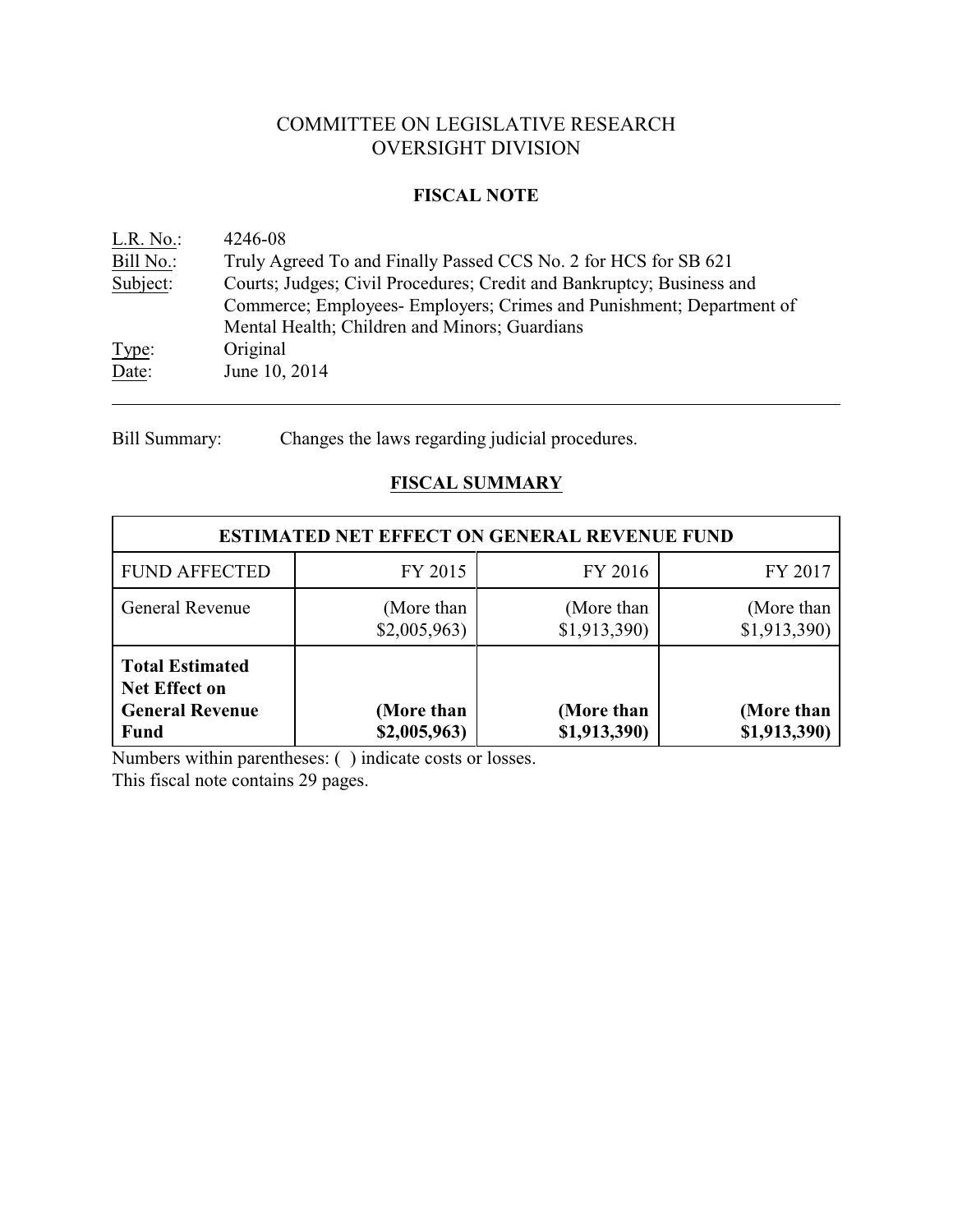L.R. No. 4246-08 Bill No. Truly Agreed To and Finally Passed CCS No. 2 for HCS for SB 621 Page 2 of 29 June 10, 2014

| <b>ESTIMATED NET EFFECT ON OTHER STATE FUNDS</b>                                                                                                                                 |                               |           |           |  |  |  |  |  |
|----------------------------------------------------------------------------------------------------------------------------------------------------------------------------------|-------------------------------|-----------|-----------|--|--|--|--|--|
| <b>FUND AFFECTED</b>                                                                                                                                                             | FY 2015<br>FY 2016<br>FY 2017 |           |           |  |  |  |  |  |
| Joint Contingency<br>Fund*                                                                                                                                                       | \$0                           | \$0       | \$0       |  |  |  |  |  |
| Cyber Crime<br>Investigation*                                                                                                                                                    | \$0                           | \$0       | \$0       |  |  |  |  |  |
| Abandoned Fund<br>Account*                                                                                                                                                       | \$0                           | \$0       | \$0       |  |  |  |  |  |
| <b>State Schools Money</b><br>Fund                                                                                                                                               | Unknown                       | Unknown   | Unknown   |  |  |  |  |  |
| <b>State Legal Expense</b><br>Fund                                                                                                                                               | (Unknown)                     | (Unknown) | (Unknown) |  |  |  |  |  |
| <b>Total Estimated</b><br><b>Unknown</b> to<br><b>Unknown</b> to<br><b>Net Effect on Other</b><br><b>Unknown</b> to<br><b>State Funds</b><br>(Unknown)<br>(Unknown)<br>(Unknown) |                               |           |           |  |  |  |  |  |

\*Revenue less Expenses net to \$0

| <b>ESTIMATED NET EFFECT ON FEDERAL FUNDS</b>                               |         |         |         |  |  |
|----------------------------------------------------------------------------|---------|---------|---------|--|--|
| <b>FUND AFFECTED</b>                                                       | FY 2015 | FY 2016 | FY 2017 |  |  |
|                                                                            |         |         |         |  |  |
|                                                                            |         |         |         |  |  |
| <b>Total Estimated</b><br><b>Net Effect on All</b><br><b>Federal Funds</b> | \$0     | \$0     | \$C     |  |  |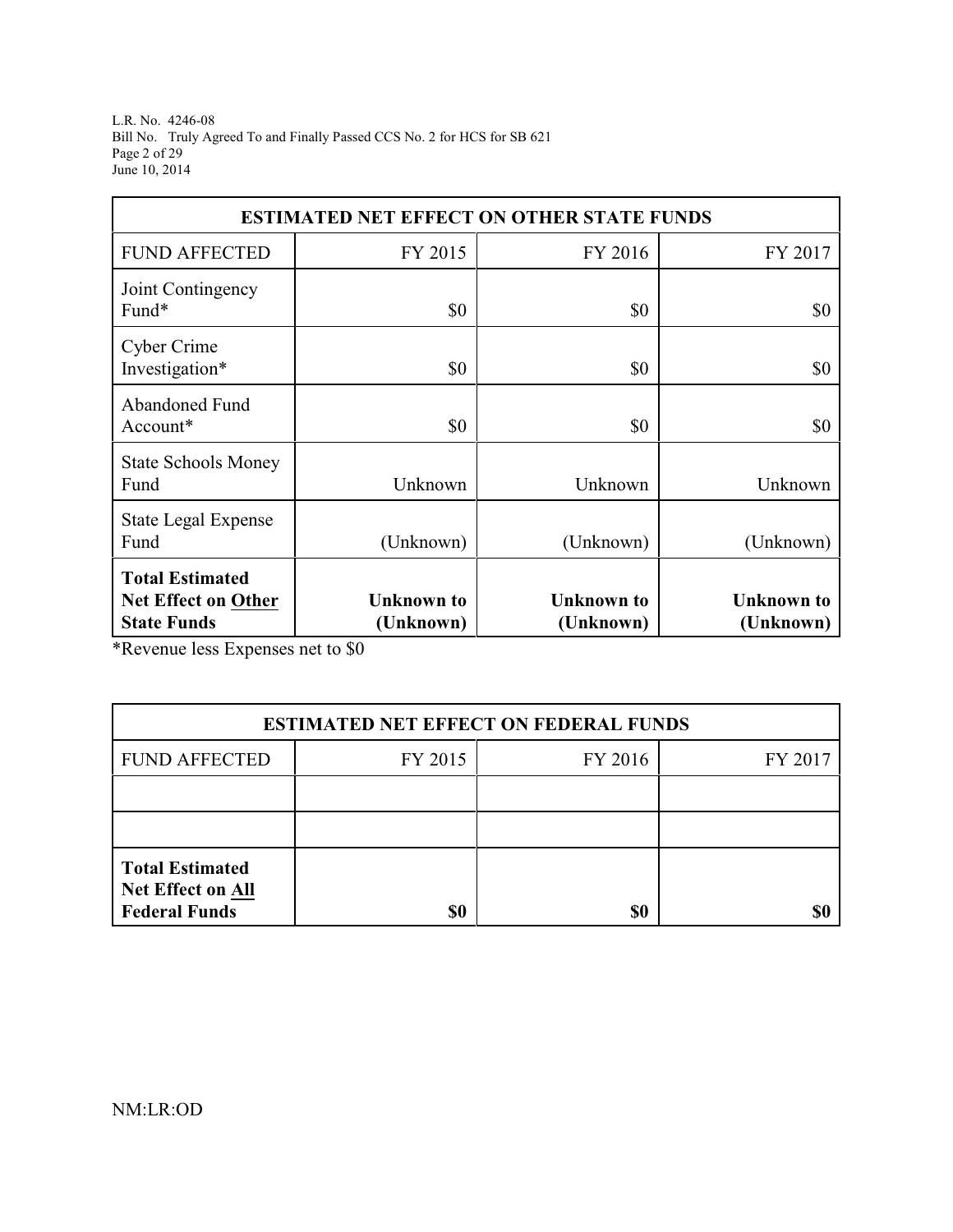L.R. No. 4246-08 Bill No. Truly Agreed To and Finally Passed CCS No. 2 for HCS for SB 621 Page 3 of 29 June 10, 2014

| <b>ESTIMATED NET EFFECT ON FULL TIME EQUIVALENT (FTE)</b>    |  |  |  |  |  |  |
|--------------------------------------------------------------|--|--|--|--|--|--|
| <b>FUND AFFECTED</b><br>FY 2015<br>FY 2016<br>FY 2017        |  |  |  |  |  |  |
|                                                              |  |  |  |  |  |  |
|                                                              |  |  |  |  |  |  |
| <b>Total Estimated</b><br><b>Net Effect on</b><br><b>FTE</b> |  |  |  |  |  |  |

 $\boxtimes$  Estimated Total Net Effect on All funds expected to exceed \$100,000 savings or (cost).

 $\boxtimes$  Estimated Net Effect on General Revenue Fund expected to exceed \$100,000 (cost).

| <b>ESTIMATED NET EFFECT ON LOCAL FUNDS</b>            |                          |                          |                          |  |  |  |
|-------------------------------------------------------|--------------------------|--------------------------|--------------------------|--|--|--|
| FY 2015<br>FY 2016<br><b>FUND AFFECTED</b><br>FY 2017 |                          |                          |                          |  |  |  |
| <b>Local Government</b>                               | Less than<br>\$3,467,350 | Less than<br>\$3,862,940 | Less than<br>\$3,862,940 |  |  |  |

# **FISCAL ANALYSIS**

#### ASSUMPTION

§§3.010, 3.066 and 3.090 - Publishing the Missouri statutes by the Revisor of Statutes

Officials from **Legislative Research**, the **Missouri Senate** and the **Joint Committee on Administrative Rules** each assume the proposal will have no fiscal impact on their respective organizations.

In response to similar legislation (SB 643), officials at the **Office of Attorney General** assumed that any potential costs arising from this proposal can be absorbed with existing resources.

In response to similar legislation (SB 643), officials from the **Missouri House of Representatives** assumed the proposal would have no fiscal impact on their organization.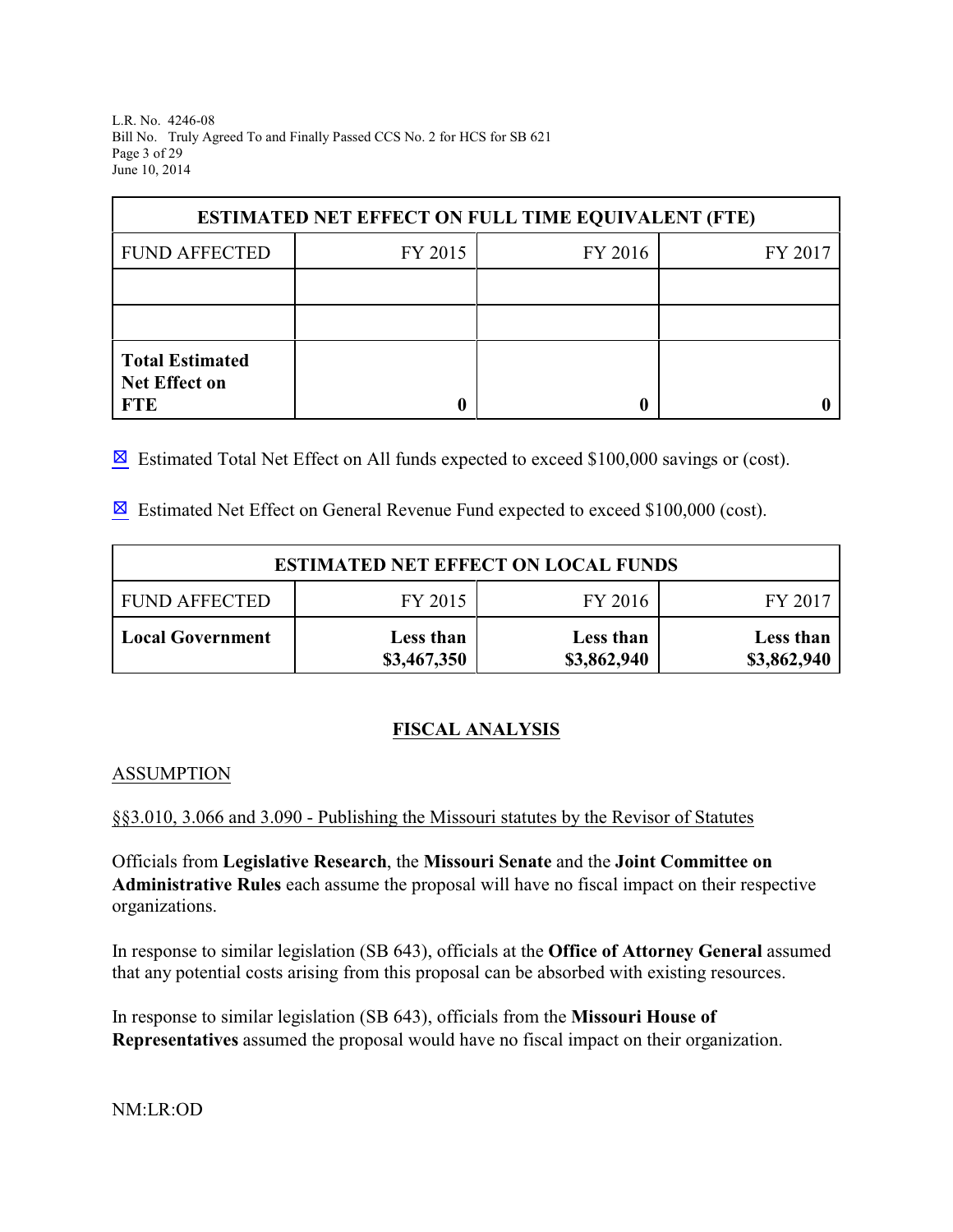L.R. No. 4246-08 Bill No. Truly Agreed To and Finally Passed CCS No. 2 for HCS for SB 621 Page 4 of 29 June 10, 2014

ASSUMPTION (continued)

## §21.880 - Creates a permanent Joint Committee on Judiciary and Justice

Officials at the **Office of the Attorney General (AGO)** assume the proposal in §21.880 creates a new committee, with the attorney general or his designee to serve on the committee. The AGO currently assumes that the costs of such committee participation could be absorbed with existing resources, but may seek additional appropriations if the time and efforts required by the committee exceed expectations.

Officials at the **Office of the Governor** state there should be no added cost to the Governor's Office as a result of this measure. However, if additional duties are placed on the office related to appointments in other TAFP legislation, there may be the need for additional staff resources in future years.

Officials at the **Office of the State Courts Administrator** assume this section of the proposed legislation establishes a permanent joint committee of the general assembly, which shall be known as the "Joint Committee on the Justice System". There may be some impact but there is no way to quantify that currently. Any significant changes will be reflected in future budget requests.

Officials at the **Joint Committee on Legislative Research**, the **Department of Economic Development**, the **Department of Revenue** and the **Department of Natural Resources** assume no fiscal impact to their respective agencies from this proposal.

The proposal states the committee may "employ such personnel as it deems necessary to carry out the duties imposed by this section." **Oversight** assumes the committee may employ up to 2 FTE to accomplish the duties as directed. Oversight assumes the cost for the FTE, reimbursement of actual and necessary expenses of the committee members, and other expenses could exceed \$100,000 annually.

**Oversight** will reflect a transfer funds from the General Revenue Fund to the Joint Contingency Fund in an amount of "Could exceed \$100,000" annually to cover the expenses of the Joint Committee on Judiciary and Justice. Oversight assumes expenditures will equal funds transferred-in and will net to \$0.

#### §§56.110, 478.240 & 478.610 - Changes the laws of Judicial Procedures

Officials at the **Office of the State Courts Administrator (CTS)** assume costs due to this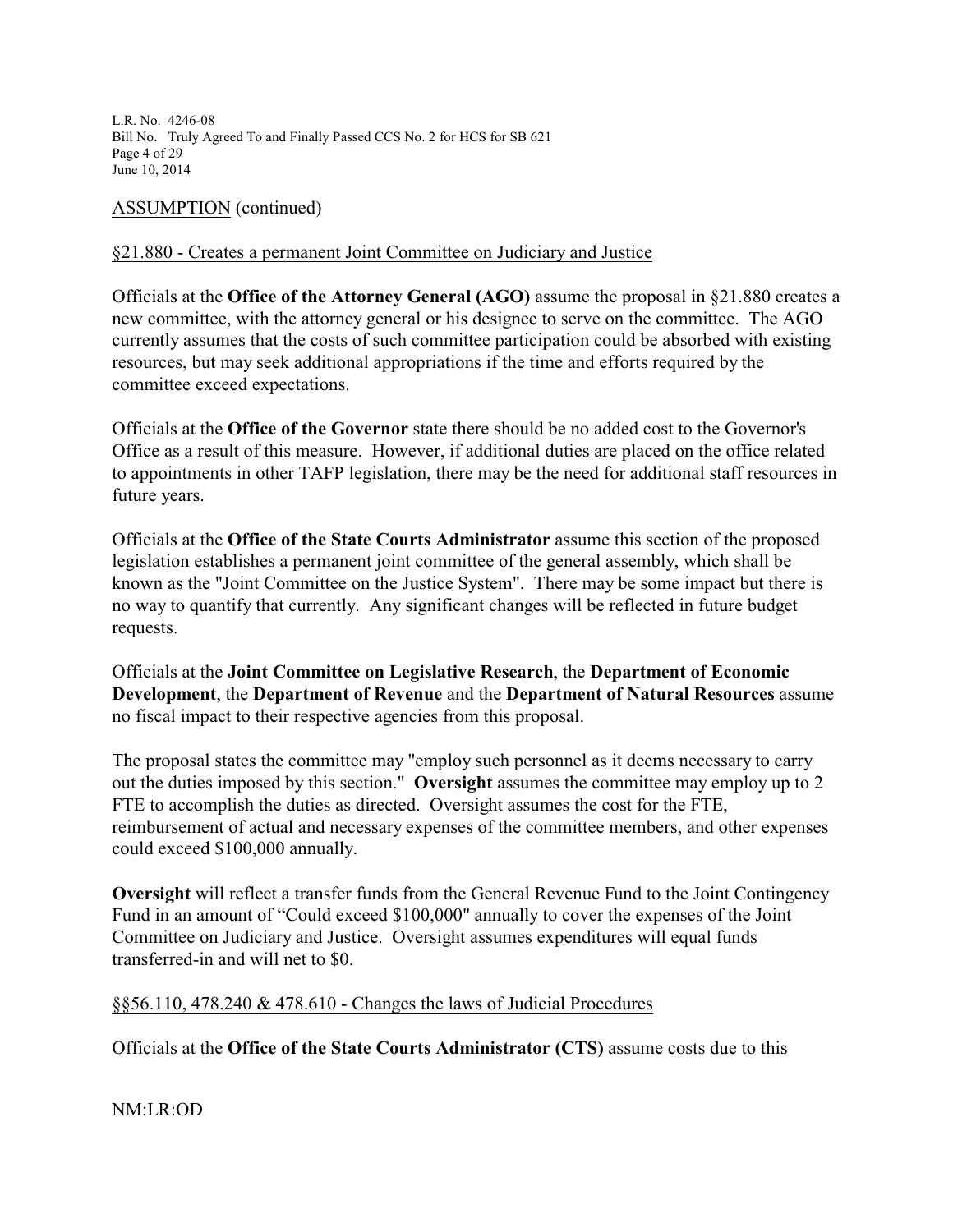L.R. No. 4246-08 Bill No. Truly Agreed To and Finally Passed CCS No. 2 for HCS for SB 621 Page 5 of 29 June 10, 2014

#### ASSUMPTION (continued)

proposal would not be in excess of \$100,000.

**Oversight** assumes that any costs from CTS relating to this proposal could be absorbed within their current appropriation level.

In response to similar legislation (HB 1448), officials at the **Office of the Attorney General** assumed that any potential costs arising from this proposal can be absorbed with existing resources.

Officials at the **Office of Prosecution Services** and **Office of Administration** each assume no fiscal impact to their respective agencies from this proposal.

Officials at the **Office of the State Public Defender** assume when the number of judges available to hear criminal matters increase, the number of divisions that Public Defenders must appear in also increase. Although the number of cases are not affected by the number of judges, the number of dockets does increase. Therefore, as the need arises, the Public Defender will/could request additional staff to cover the additional dockets.

#### §57.095 - Immunity from conducting service of process by a court for law enforcement officers

Officials at the **Office of Administration** assume no fiscal impact from this proposal.

#### §67.320 - Modifies provisions relating to county orders in Jefferson and Franklin Counties

Officials at the **Office of the State Courts Administrator (CTS)** state there may be some unknown costs, however, CTS does not anticipate a fiscal impact in excess of \$100,000.

**Oversight** assumes that any costs from CTS relating to this proposal could be absorbed within their current appropriation level.

Officials at the **Office of the State Public Defender** assume when the number of judges available to hear criminal matters increase, the number of divisions that Public Defenders must appear in also increase. Although the number of cases are not affected by the number of judges, the number of dockets does increase. Therefore, as the need arises, the Public Defender will/could request additional staff to cover the additional dockets.

Officials at the **Office of Prosecution Services** assume no fiscal impact from this proposal.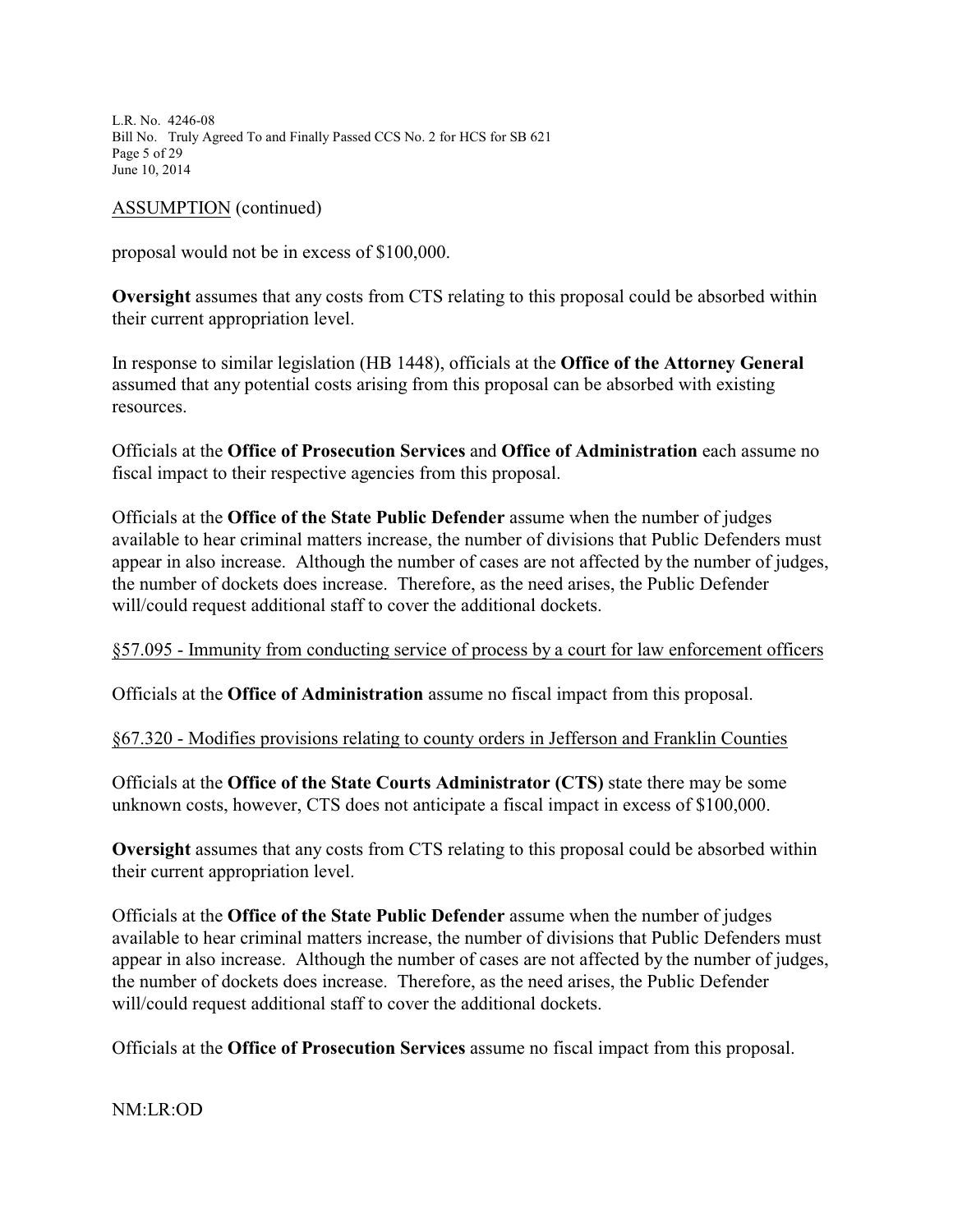L.R. No. 4246-08 Bill No. Truly Agreed To and Finally Passed CCS No. 2 for HCS for SB 621 Page 6 of 29 June 10, 2014

#### ASSUMPTION (continued)

Officials at the Jefferson County and Franklin County did not respond to **Oversight's** request for fiscal impact.

## §§408.040, 488.305, 525.040, 525.070, 525.080, 525.230 & 525.310 - Changes the law regarding garnishments

Officials at the **Office of the State Courts Administrator (CTS)** assume the proposed legislation allows circuit court clerks to charge and collect a surcharge of up to \$10 in cases where a garnishment is granted.

Based on data for the past four years, FY09 through FY12, CTS assumes that the average is approximately 237,354 executions and garnishments on which this surcharge could be applied. CTS assumes all circuit courts would collect a \$10.00 surcharge and anticipates the revenue would be approximately \$2,373,540 in any given year.

| FY 09        | 211,043 |
|--------------|---------|
| <b>FY 10</b> | 231,258 |
| <b>FY 11</b> | 250,212 |
| <b>FY 12</b> | 256,904 |
|              |         |
| Total        | 949,417 |
| Average      | 237,354 |

**Oversight** assumes all circuit court clerks will collect this fee and will reflect ten months of impact in FY 2015, or \$1,977,950 (\$2,373,540/12 x 10).

Officials at the **University of Missouri System** assume a fiscal impact of the proposed legislation would add approximately \$100,000 over a four-year period in administrative costs by the Curators of the University of Missouri. This response is limited to additional administrative costs for processing and responding to garnishments.

**Oversight** assumes this cost can be absorbed by the University System.

Officials at the **Department of Social Services**, the **Office of Prosecution Services**, the **Department of Conservation** and the **Department of Insurance, Financial Institutions and Professional Registration** each assume no fiscal impact to their respective agencies from this proposal.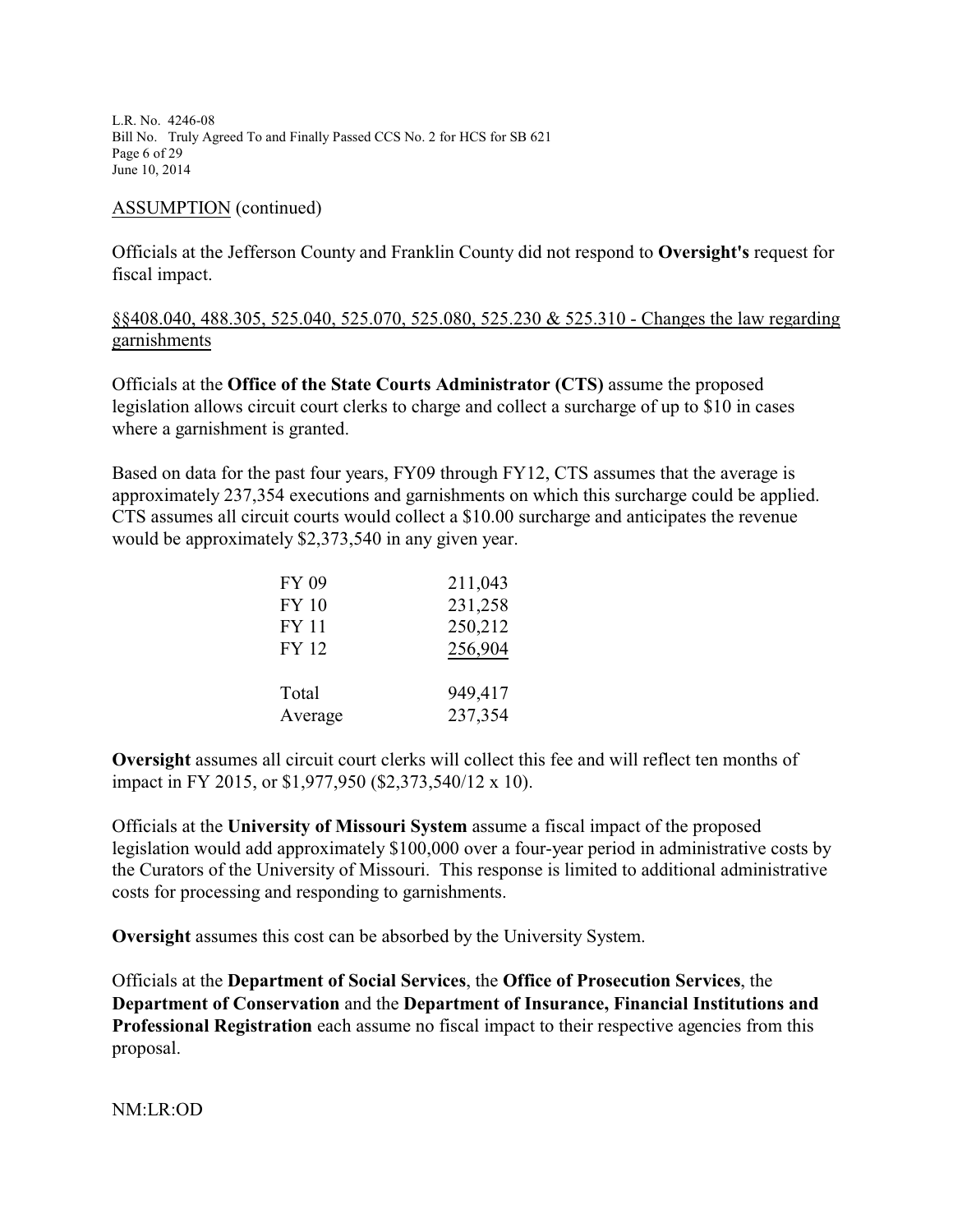L.R. No. 4246-08 Bill No. Truly Agreed To and Finally Passed CCS No. 2 for HCS for SB 621 Page 7 of 29 June 10, 2014

#### ASSUMPTION (continued)

Officials at the **Office of the State Public Defender** assume when the number of judges available to hear criminal matters increase, the number of divisions that Public Defenders must appear in also increase. Although the number of cases are not affected by the number of judges, the number of dockets does increase. Therefore, as the need arises, the Public Defender will/could request additional staff to cover the additional dockets.

In response to a previous version, **Missouri Department of Transportation** assumed no fiscal impact from this proposal.

Officials at the **City of Columbia**, the **Mississippi County Recorder of Deeds** and the **City of Kansas City** each assume no fiscal impact to their respective organizations from this proposal.

In response to a previous version, officials at the **Cape Girardeau County Recorder of Deeds**, the **City of Jefferson** and the **St. Charles County Recorder of Deeds** each assumed no fiscal impact to their respective organizations from this proposal.

#### §§ 447.534, 447.560, and 447.584 - Unclaimed Property:

Officials from the **Office of the State Treasurer (STO)** estimates that there would be a positive fiscal impact to the Abandoned Fund Account of at least \$777,835. This number was figured by determining the face value of the 6,932 bonds currently held by STO. However, please note that the payout for these bonds could be higher than the face value and that some of these bonds currently in possession have not matured, and thus are not subject to the provisions of the proposal.

STO assumes there will be an unknown positive impact to General Revenue if:

- The Abandoned Fund Account sees a positive fiscal impact of at least \$777,835; and
- The following provision in Section 447.543.2 is triggered:
	- "At any time when the balance of the account exceeds one-twelfth of the previous fiscal year's total disbursement from the abandoned property fund, the treasurer may, and at least once every fiscal year shall, transfer to the general revenue of the state of Missouri the balance of the abandoned fund account which exceeds one-twelfth of the previous fiscal year's total disbursement from the abandoned property fund."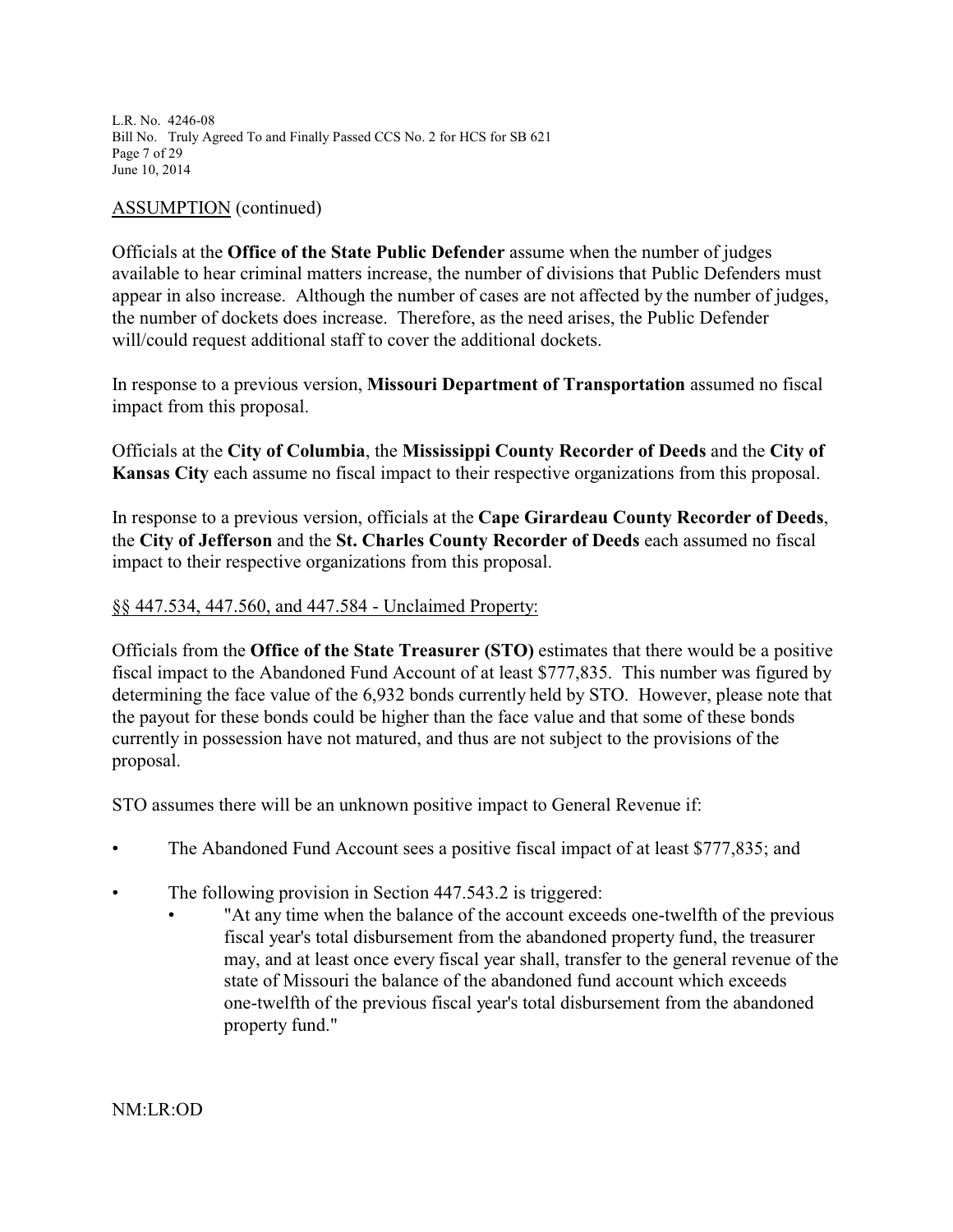L.R. No. 4246-08 Bill No. Truly Agreed To and Finally Passed CCS No. 2 for HCS for SB 621 Page 8 of 29 June 10, 2014

#### ASSUMPTION (continued)

STO assumes there will also be an unknown positive impact to the State Schools Moneys Fund. This number is difficult to estimate but would represent five percent of net transfers to General Revenue from the Abandoned Fund Account.

STO estimates a positive impact of \$777,835 to the Abandoned Fund Account, however this could fluctuate because the estimate is based on the face value of the current (mature and nonmatured) bonds, **Oversight** will estimate a positive unknown fiscal impact to the Abandoned Fund Account, the General Revenue Fund and the State Schools Money Fund.

Officials at the **Office of the State Courts Administrator (CTS)** assume there may be some unknown costs, however, CTS does not anticipate a fiscal impact in excess of \$100,000.

**Oversight** assumes that any costs from CTS relating to this proposal could be absorbed within their current appropriation level.

In response to similar legislation (HB 1693), officials from the **Office of the Secretary of State** assumed the proposal will have no fiscal impact on their agency.

#### §452.556 - Parenting Plan Handbook

Officials at the **Office of the State Courts Administrator (CTS)** state there may be some unknown costs, however, CTS does not anticipate a fiscal impact in excess of \$100,000.

**Oversight** assumes that any costs from CTS relating to this proposal could be absorbed within their current appropriation level.

#### §§456.4-420 and 474.395 - No-contest clauses in wills and trusts

In response to similar legislation (HB 1231), officials from the **Attorney General's Office (AGO)** assumed that any potential costs arising from this proposal can be absorbed with existing resources. AGO may seek additional appropriations if there is a significant increase in referrals or if the proposal results in significant litigation.

Officials at the **Office of the State Courts Administrator (CTS)** state there may be some unknown costs, however, CTS does not anticipate a fiscal impact in excess of \$100,000.

**Oversight** assumes that any costs from CTS relating to this proposal could be absorbed within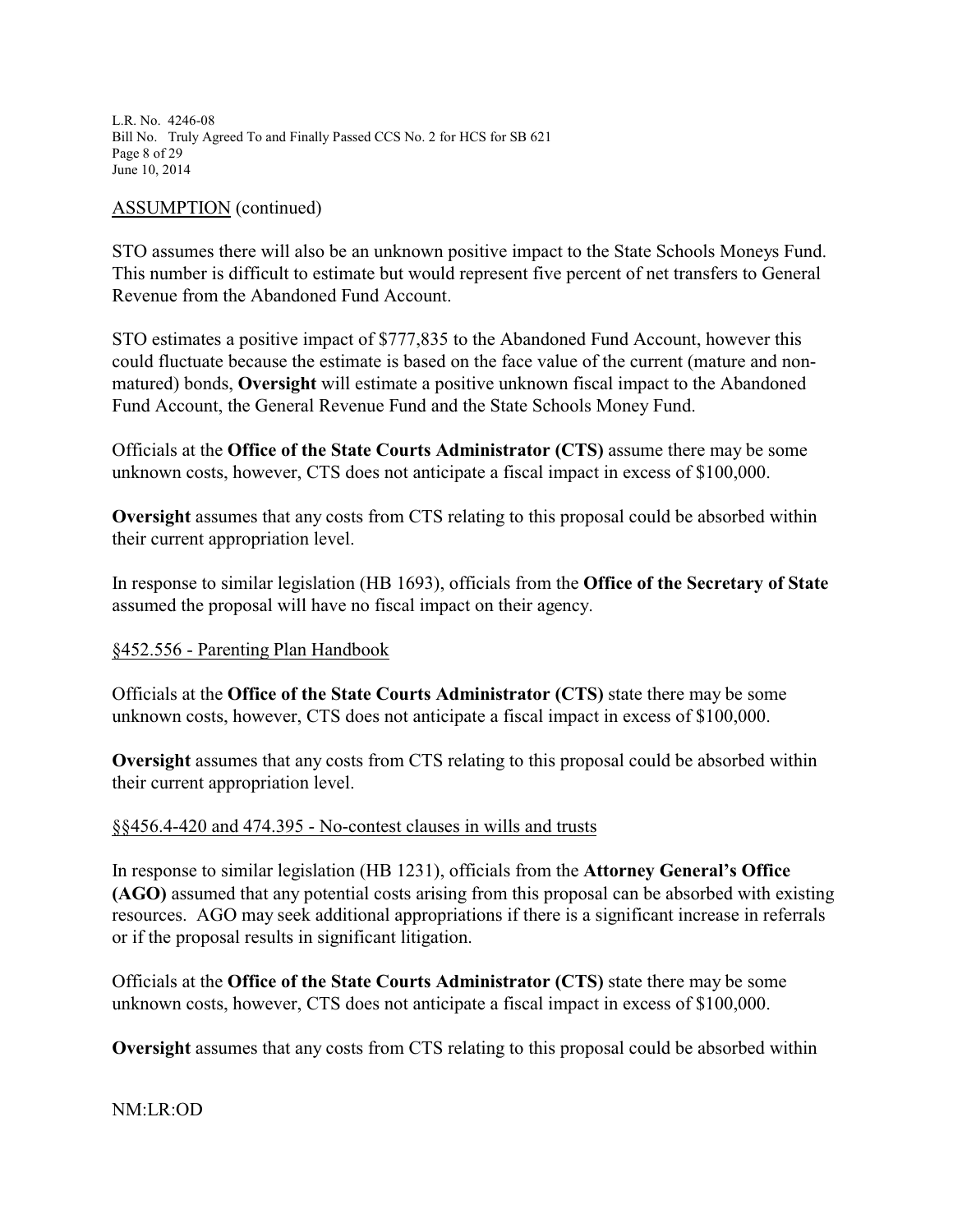L.R. No. 4246-08 Bill No. Truly Agreed To and Finally Passed CCS No. 2 for HCS for SB 621 Page 9 of 29 June 10, 2014

## ASSUMPTION (continued)

their current appropriation level.

Officials at the **Office of Prosecution Services** assume no fiscal impact from this proposal.

#### §§476.001, 476.320, 476.330 & 476.340 - Administration of the Judicial System

Officials at the **Office of State Courts Administrator (CTS)** assume the proposed legislation modifies various provisions of law relating to the administration of the judicial system. There may be some unknown costs, however, they would not anticipate a fiscal impact in excess of \$100,000 on all statutes other than Section 476.330. Section 476.330 brings the judges together to develop and make recommendations which is required by this statute. This portion of the proposal will result in a cost of \$146,000. Currently, CTS does their meeting annually in the fall. This proposal does not say that the meeting will be held in "odd-numbered years" but that "it shall be called at least once every odd-numbered year". CTS assumes that the proposal does not mean it will only occur in odd-numbered years but that it can also occur every year. The chart below is additional information of the \$146,000 costs that are associated with the Judicial Conference:

| In State Travel                               | \$90,100  |
|-----------------------------------------------|-----------|
| Supplies                                      | 2,000     |
| Registration Fee for conference (\$250/judge) | 50,000    |
| Printing costs                                | 1,200     |
| <b>Booth Rentals</b>                          | 400       |
| <b>Equipment Rental</b>                       | 800       |
| Miscellaneous                                 | 1,500     |
| <b>Total Costs</b>                            | \$146,000 |

**Oversight** assumes this proposal requires the meeting to be held at least every odd-numbered year, which makes the next meeting in calendar year 2015 and would result in a savings in those years the meeting was not held. Oversight notes the CTS assume they will continue to have yearly meetings so no savings will be realized. Oversight will show this proposal as having no fiscal impact.

# §478.320 - 21st Judicial Circuit

Officials at the **Office of the State Courts Administrator** assume this section of the proposed legislation removes the use of the annual Judicial Weighted Workload model in calculating the need for full-time judicial positions. There may be some impact but there is no way to quantify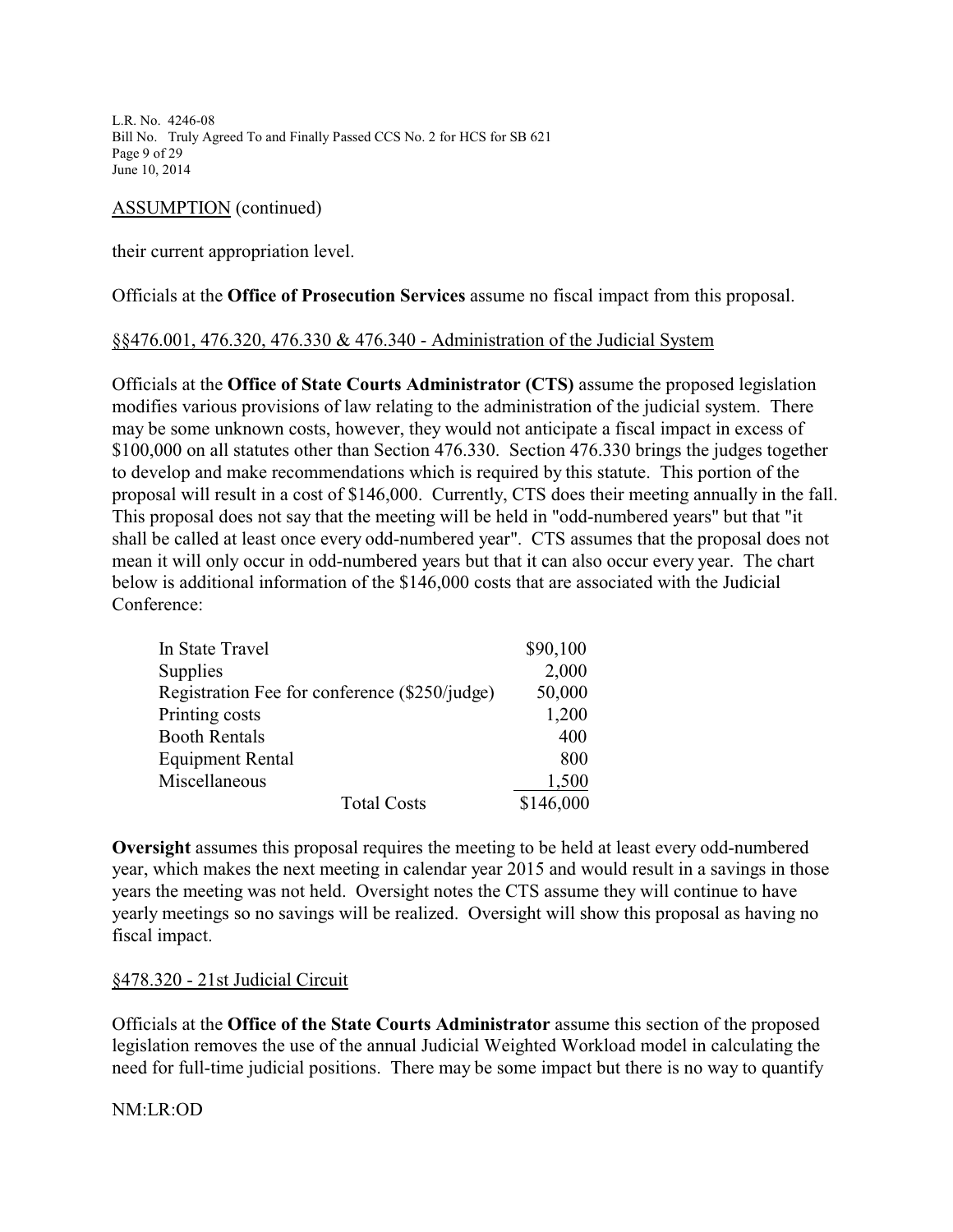L.R. No. 4246-08 Bill No. Truly Agreed To and Finally Passed CCS No. 2 for HCS for SB 621 Page 10 of 29 June 10, 2014

#### ASSUMPTION (continued)

that currently. Any significant changes will be reflected in future budget requests.

## §478.437 and 478.740 - Changes in judge positions in St. Louis County and the 38th Judicial Circuit

In response to similar legislation (HB 1231), officials at **Christian County** welcome the possibility of having a Circuit Judge exclusively for Christian County. By having a full time judge, their county could experience some relief from the heavy work load and the overcrowding in the jail. The cost analysis is based on the current budget of the operational costs for the 38th Circuit Court Judge. An additional judge for Christian County would cost approximately \$95,000.

Officials at the **Office of the State Courts Administrator** assume the proposed legislation substitutes additional circuit judges and an associate circuit judge in lieu of associate circuit judges that could be awarded under section 478.320 RSMo in 2014 to St. Louis County and the 38th Circuit. The cost of the positions is as follows:

| Circuit Judge           | \$145,343 | fringe \$111,037 |
|-------------------------|-----------|------------------|
| Associate Circuit Judge | \$133,716 | fringe \$103,348 |
| Court Reporter          | \$ 56,612 | fringe $$24,640$ |
| Court Clerk III         | \$32,300  | fringe \$ 17,439 |

Under Section 478.320.2 RSMo, the 21st Circuit qualifies for three additional associate circuit judges in the fiscal 2015 budget. The Judiciary has submitted a request for three associate circuit judges and three court clerk III positions to start January 1, 2015 for a cost in FY15 of \$249,024 plus fringe. Funding for a full year will be \$498,048 plus fringe. This legislation would substitute one circuit judge and one court reporter for two associate circuit judges and two court clerk III. The cost of one circuit judge and one court reporter is \$201,955 plus fringes. This cost would be offset by the savings of two associate circuit judges and two court clerk III totaling \$332,032 plus fringes resulting in an annual savings of \$130,077 plus fringe.

Under section 478.320.2 RSMo, the 38th Circuit qualifies for one additional associate circuit judge in the fiscal 2015 budget. The Judiciary has submitted a request for one associate circuit judge and one court clerk III position to start January 1, 2015 for a cost in fiscal 2015 of \$83,008 plus fringes. Funding for a full year will be \$166,016 plus fringes. This legislation would substitute one circuit judge and one court reporter for one associate circuit judge and one court clerk III. The cost of one circuit judge and one court reporter is \$201,955 plus fringes. This cost would be offset by the savings of one associate circuit judge and one court clerk III totaling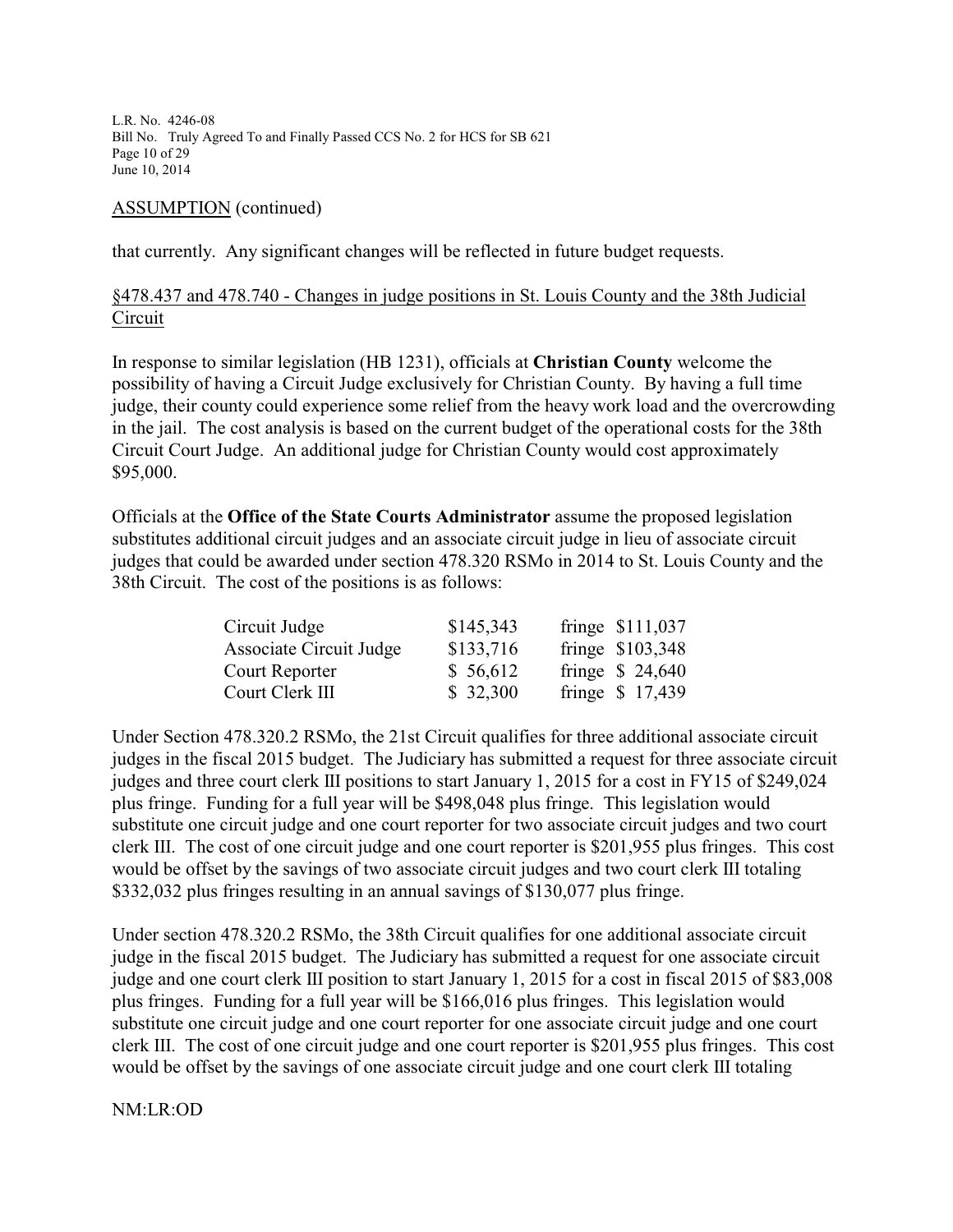L.R. No. 4246-08 Bill No. Truly Agreed To and Finally Passed CCS No. 2 for HCS for SB 621 Page 11 of 29 June 10, 2014

## ASSUMPTION (continued)

\$166,016 plus fringe, resulting in an annual increase of \$35,939 plus fringes. The total savings of this legislation is potentially \$94,138 plus fringes. (Please see the chart listed below).

| 21st Judicial Circuit currently qualifies for the following: |           |                       |                        |                                                                                                   |  |
|--------------------------------------------------------------|-----------|-----------------------|------------------------|---------------------------------------------------------------------------------------------------|--|
|                                                              | Salary    | Fringe                | <b>FTEs</b>            | Total                                                                                             |  |
| Associate Circuit Judge                                      |           | $$133,716$ $$103,348$ | 3 <sup>7</sup>         | \$711,192                                                                                         |  |
| Court Clerk III                                              | \$32,300  | \$17,439              | 3 <sup>7</sup>         | \$149,217                                                                                         |  |
| <b>Total</b>                                                 |           |                       |                        | \$860,409                                                                                         |  |
|                                                              |           |                       |                        | TAFP CCS No. 2 for HCS for SB 621 proposes to replace 2 Associate Circuit Judge and 2 Court Clerk |  |
| III positions with 1 Circuit Judge and 1 Court Reporter:     |           |                       |                        |                                                                                                   |  |
|                                                              | Salary    | Fringe                | <b>FTEs</b>            | Total                                                                                             |  |
| Associate Circuit Judge                                      | \$133,716 | \$103,348             | $1 \quad$              | \$237,064                                                                                         |  |
| Court Clerk III                                              |           | \$ 32,300 \$ 17,439   | $1 \quad$              | \$49,739                                                                                          |  |
| Circuit Judge                                                |           | $$145,343 \t$111,037$ | $1 \quad \blacksquare$ | \$256,380                                                                                         |  |
| Court Reporter                                               | \$56,612  | \$24,640              | $\mathbf{1}$           | \$31,252                                                                                          |  |
|                                                              |           |                       |                        | \$624,435                                                                                         |  |
| Savings realized from this proposal                          |           |                       |                        | \$235,974                                                                                         |  |
|                                                              |           |                       |                        |                                                                                                   |  |
| 38th Judicial Circuit currently qualifies for the following: |           |                       |                        |                                                                                                   |  |
|                                                              | Salary    | Fringe                | <b>FTEs</b>            | Total                                                                                             |  |
| Associate Circuit Judge                                      | \$133,716 | \$103,348             | 1                      | \$237,064                                                                                         |  |
| Court Clerk III                                              | \$32,300  | \$17,439              | $\mathbf{1}$           | \$49,739                                                                                          |  |
| <b>Total</b>                                                 |           |                       |                        | \$286,803                                                                                         |  |
|                                                              |           |                       |                        | TAFP CCS No. 2 for HCS SB 621 proposes to replace 1 Associate Circuit Judge and 1 Court Clerk III |  |
| positions with 1 Circuit Judge and 1 Court Reporter          |           |                       |                        |                                                                                                   |  |
|                                                              | Salary    | Fringe                | <b>FTEs</b>            | Total                                                                                             |  |
| Circuit Judge                                                | \$145,343 | \$111,037             | $\mathbf{1}$           | \$256,380                                                                                         |  |
| Court Reporter                                               | \$56,612  | \$24,640              | $\mathbf{1}$           | \$31,252                                                                                          |  |
|                                                              |           |                       |                        | \$337,632                                                                                         |  |
| Cost realized from this proposal                             |           |                       |                        | \$ (50,829)                                                                                       |  |

Grand Total realized from this proposal **6 185,145**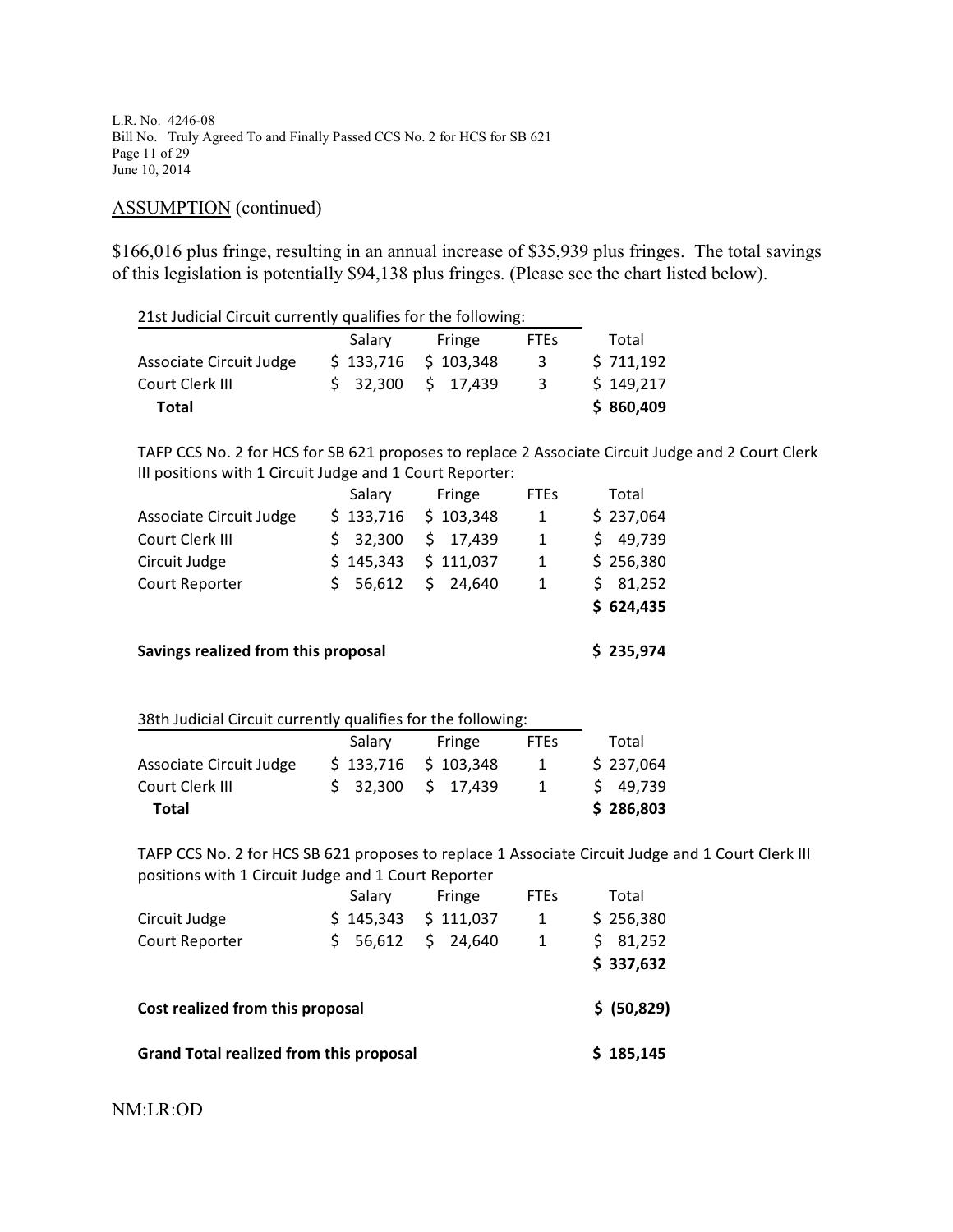L.R. No. 4246-08 Bill No. Truly Agreed To and Finally Passed CCS No. 2 for HCS for SB 621 Page 12 of 29 June 10, 2014

#### ASSUMPTION (continued)

Officials at the **Office of Prosecution Services** assume no fiscal impact from this proposal.

Officials at **St. Louis County** assumed no fiscal impact from this proposal.

#### §478.464 - 16th Judicial Circuit

Officials at the **Office of the State Courts Administrator (CTS)** state there may be some unknown costs, however, CTS does not anticipate a fiscal impact in excess of \$100,000.

**Oversight** assumes that any costs from CTS relating to this proposal could be absorbed within their current appropriation level.

#### §§478.513 and 478.600 - 31st and 11th Judicial Circuits

Officials at the **Office of the State Courts Administrator** assume these sections of the legislation allow for additional associate circuit judges in the thirty-first and eleventh judicial circuit. Currently there is funding for half year FY15 according to the JudWWL for the 38th Circuit, 31st Circuit, 16th Circuit, 11th Circuit and 21st Circuit. These sections become effective January 1, 2015. The total cost is \$598,535 for FY15. Additional funding will be requested for FY16 and will be reflected in that budget request.

**Oversight** notes the FY 2015 budget (§§478.513 and 478.600) for the Office of the State Courts Administrator has been approved by the legislature but is still awaiting action by the Governor. It appropriates \$598,535 to provide the thirty first and the eleventh judicial circuits with each an additional associate circuit judge. Oversight will reflect these costs in the fiscal note for each FY 2015, FY 2016, and FY 2017.

#### §488.2206 - May collect a surcharge in the 31st Judicial Circuit

Officials at the **Office of the State Courts Administrator** assume the proposed legislation modifies provisions of law relating to court costs. There may be some impact, but there is no way to quantify that currently. Any significant changes will be reflected in future budget requests.

In response to similar legislation (SB 915), officials at the **Office of the State Courts Administrator** assume the proposed legislation provides that a surcharge may be collected in criminal proceedings filed in the Thirty-First Judicial Circuit. During the past five years (2009 to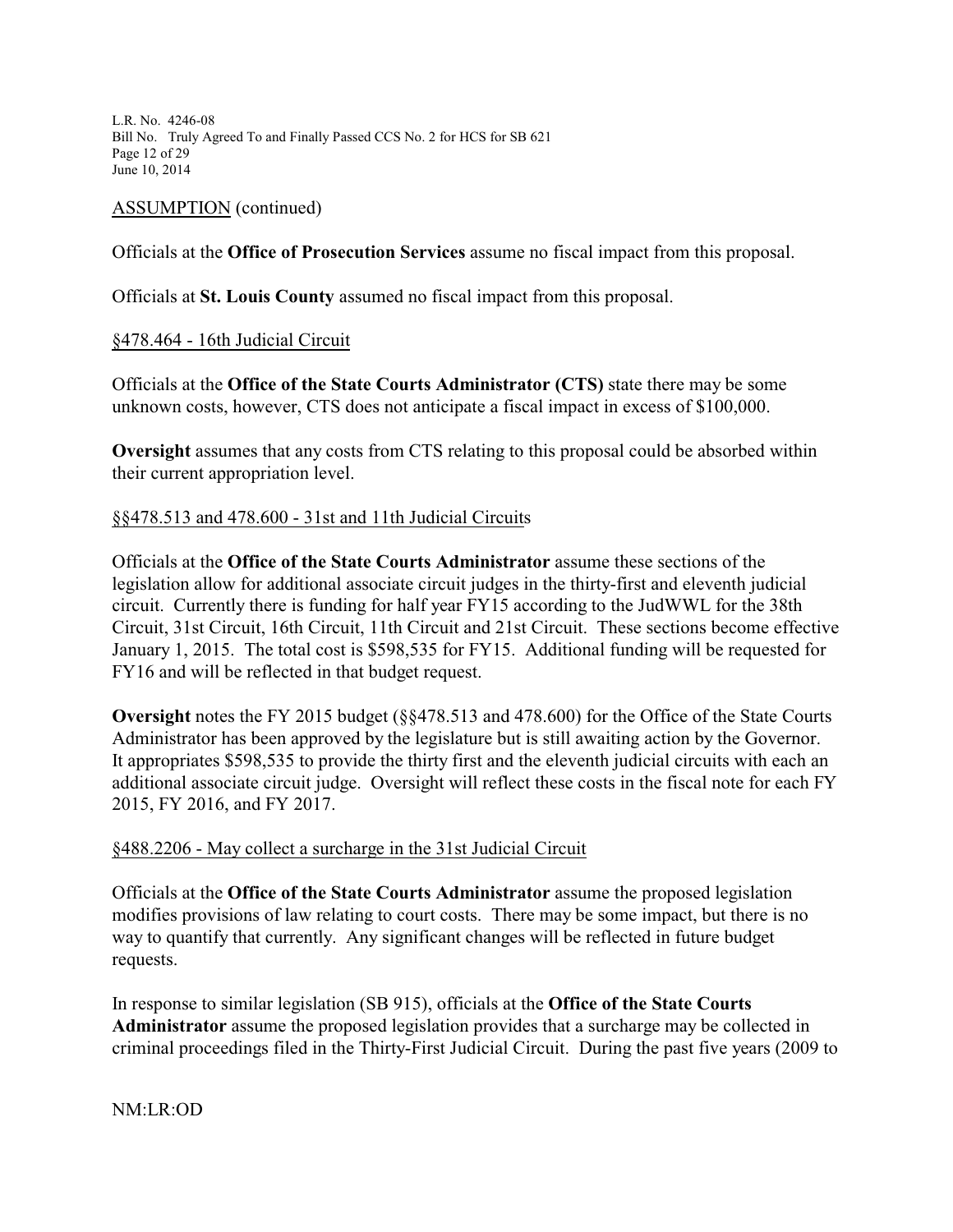L.R. No. 4246-08 Bill No. Truly Agreed To and Finally Passed CCS No. 2 for HCS for SB 621 Page 13 of 29 June 10, 2014

#### ASSUMPTION (continued)

2013) there was an average of 7,750 cases with guilty outcomes for all criminal cases including violations of any county or municipal ordinance or any violation of a criminal or traffic law. In addition, the Fine Collection Center (FCC) has received a five year average of 3,425 violations disposed by guilty plea. Based on the surcharge of up to \$10 and an average collection rate of 80%, the projected annual increase would be \$89,400. We currently have no way to determine how many guilty outcomes or paid guilty outcomes would occur. The surcharge increase would be an increase of \$89,400 to unknown.

Officials at Greene County did not respond to **Oversight's** request for fiscal impact.

## §§550.040 and 550.060 - Costs associated with an acquittal in capital cases and felonies

Officials at the **Office of Administration** assume an unknown costs from this proposal. With the repeal of these two sections, in the situation of an acquittal, the costs associated with the prosecution would likely shift from the county to the state, therefore increasing costs to the state legal expense fund.

## §§632.480, 632.483 & 632.484 - Sexually violent offense conviction in another state

Officials at the **Office of the State Courts Administrator (CTS)** state there may be some unknown costs, however, CTS does not anticipate a fiscal impact in excess of \$100,000.

**Oversight** assumes that any costs from CTS relating to this proposal could be absorbed within their current appropriation level.

Officials at the **Department of Corrections** assume no fiscal impact from this proposal.

In response to a previous version, officials from the **Attorney General's Office (AGO)** assumed that any potential costs arising from this proposal could be absorbed with existing resources. AGO may seek additional appropriations if there is a significant increase in referrals or if the proposal results in significant litigation.

Officials from the **Department of Mental Health** state to the extent that referrals for sexually violent predators (SVP) in Missouri as a result of convictions in other states is increased, the fiscal impact will increase. The fiscal impact is an unknown cost.

Officials at the **Office of the State Public Defender** assume when the number of judges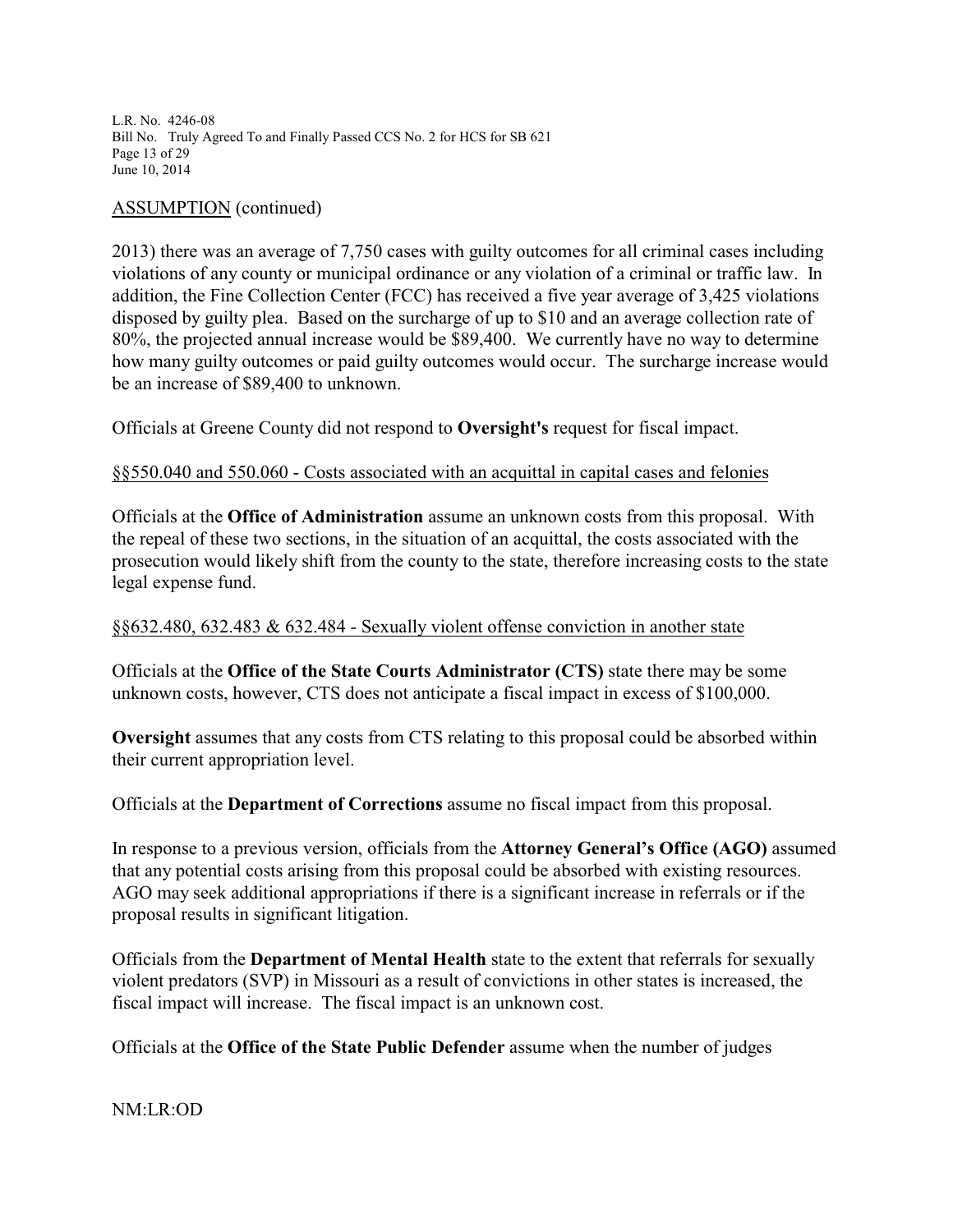L.R. No. 4246-08 Bill No. Truly Agreed To and Finally Passed CCS No. 2 for HCS for SB 621 Page 14 of 29 June 10, 2014

#### ASSUMPTION (continued)

available to hear criminal matters increase, the number of divisions that Public Defenders must appear in also increase. Although the number of cases are not affected by the number of judges, the number of dockets does increase. Therefore, as the need arises, the Public Defender will/could request additional staff to cover the additional dockets.

Officials at the **Office of Prosecution Services** assume no fiscal impact from this proposal.

#### §650.120 - Internet Cyber Crime

Officials at the **Department of Public Safety's Missouri Highway Patrol** and the **Office of Prosecution Services** each assume no fiscal impact to their respective agencies from this proposal.

Officials at the **Department of Social Services** assume no fiscal impact from this proposal. Since one legislature cannot bind a future legislature to a particular budget item, deleting the requirement that the General Assembly appropriate a specific sum of money to the Cyber Crime Investigation Fund in future fiscal years has no real effect. According to STAT, the Department of Public Safety has never received more than \$1.5 million, which is the same amount proposed in the current budget. In FY 2014, STAT received \$76,420 under the Cyber Crime Investigation Fund Grant. STAT considers these funds to be above and beyond STAT's normal budget. Therefore, there is no fiscal impact to STAT.

In response to a previous version, officials from the **Columbia Police Department** and the **Cole County Sheriff's Department** assumed the proposal would not fiscally impact their agency.

In response to a previous version, officials from the **Boone County Sheriff's Office** stated they currently receive funding for two detectives, equipment, training and overtime for their Cyber Crimes Unit. 2011's grant provided \$173,300. 2012's grant totals \$153,305 in funding. With these grants, the Sheriff's Office does not then have to come from the department's general budget. It is not known whether Boone County would be able to cover the loss of these funds to continue to employ two of the Cyber Crimes Unit detectives and/or keep the unit operational.

**Oversight** completed a sunset review of the program in 2011. Below is information Oversight compiled during that sunset review: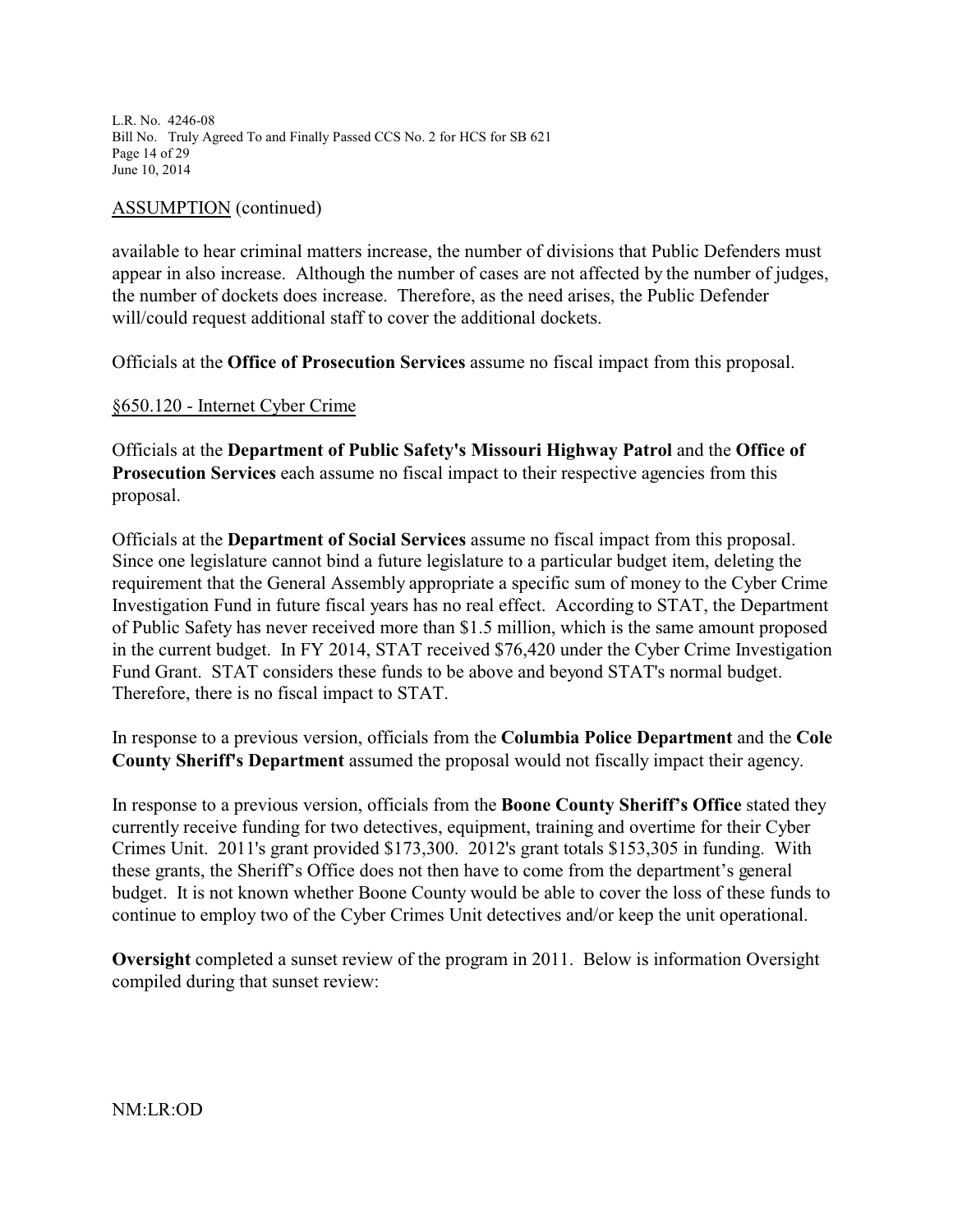L.R. No. 4246-08 Bill No. Truly Agreed To and Finally Passed CCS No. 2 for HCS for SB 621 Page 15 of 29 June 10, 2014

## ASSUMPTION (continued)

Beginning with fiscal year 2010 and each subsequent year, the General Assembly was to appropriate three million dollars to the Cyber Crime Investigation Fund to fund the program; however, this appropriation is removed in this bill. The Department of Public Safety administers the fund.

State funding of the Internet Cyber Crime Grant (ICCG) program began in Fiscal Year 2007 and lasted for three years. The program was funded through the state's General Revenue Fund and expenditures in the program for those three years were:

- \$ 184,558 in FY 2007 (2007 ICCG);
- \$1,025,285 in FY 2008 (2008 ICCG); and
- \$1,357,748 in FY 2009 (2009 ICCG).

In 2009, the American Recovery and Reinvestment Act (ARRA), commonly known as the federal stimulus program, was signed into law which provided additional funding to the Edward Byrne Memorial Justice Assistance Grant (JAG) for state and local law enforcement agencies. In 2010, DPS stopped funding the ICCG program and started a very similar program funded with federal stimulus funds and named the new program the Multi-Jurisdictional Cyber Crime Grant Program (MJCCG) to distinguish it from the ICCG.

For the past five years, all Missouri cyber crime grants have been awarded under the MJCCG program. Federal funding of the MJCCG began in State Fiscal Year 2010 and lasted into FY 2014. Expenditures/awards in the program for those years are:

- \$1,407,009 of expenditures in FY 2010 (2009 MJCCG);
- \$1,419,768 of awards in FY 2011 (2010 MJCCG); and
- \$1,516,699 of awards in FY 2012 (2011 MJCCG).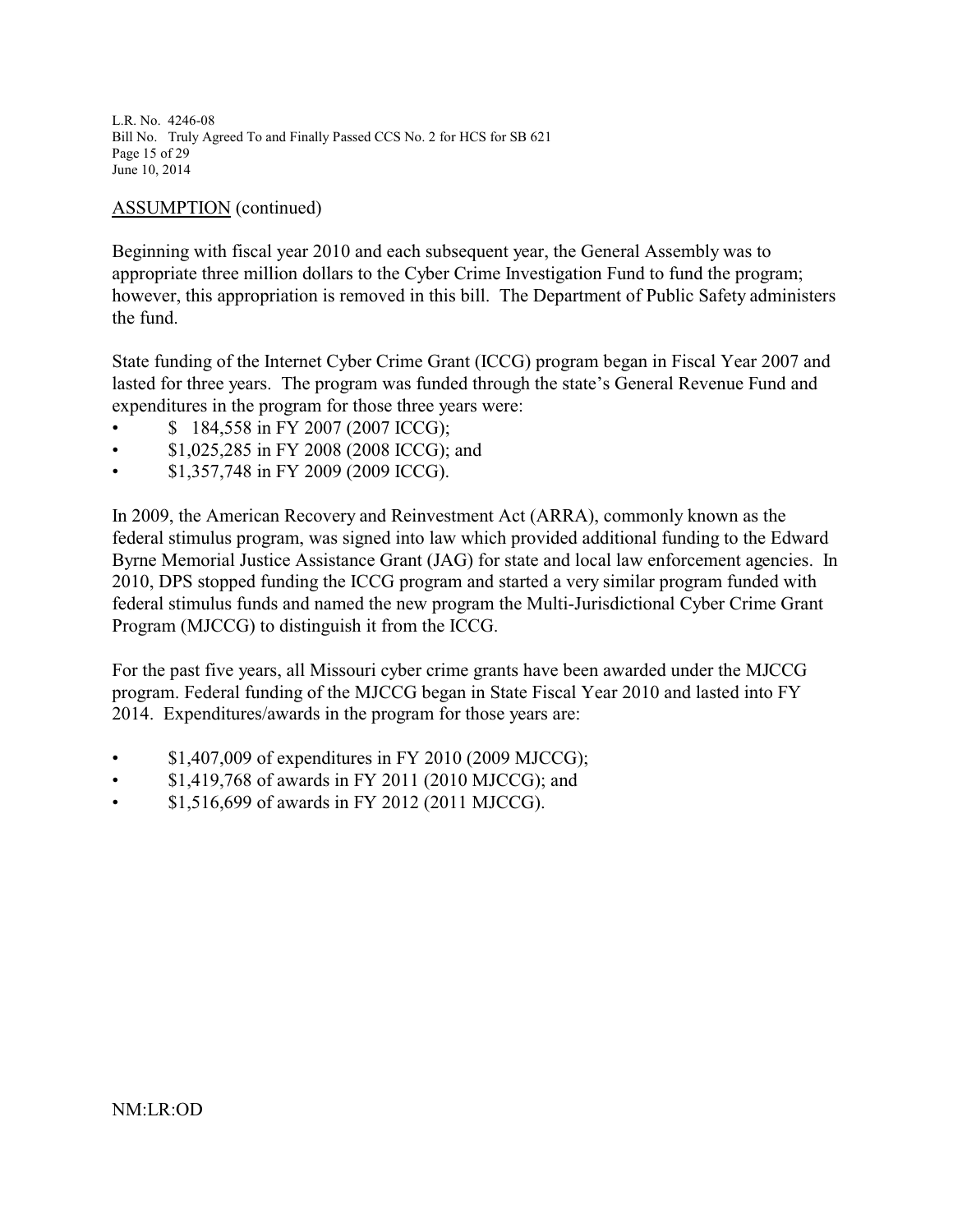L.R. No. 4246-08 Bill No. Truly Agreed To and Finally Passed CCS No. 2 for HCS for SB 621 Page 16 of 29 June 10, 2014

# ASSUMPTION (continued)

| Program<br>Year | Program      | <b>Contract Period</b> | <b>Grantees</b> | Award       | Funding<br><b>Source</b> |
|-----------------|--------------|------------------------|-----------------|-------------|--------------------------|
| 2007            | <b>ICCG</b>  | $7/1/06 - 6/30/07$     | 11              | \$242,388   | General<br>Revenue       |
| 2008            | <b>ICCG</b>  | $7/1/07 - 5/31/08$     | 15              | \$1,208,527 | General<br>Revenue       |
| 2009            | <b>ICCG</b>  | $6/1/08 - 5/31/09$     | 15              | \$1,455,398 | General<br>Revenue       |
| 2009            | <b>MJCCG</b> | $6/1/09 - 6/30/10$     | 13              | \$1,499,597 | ARRA                     |
| 2010            | <b>MJCCG</b> | $7/1/10 - 6/30/11$     | 14              | \$1,419,768 | <b>ARRA</b>              |
| 2011            | <b>MJCCG</b> | $7/1/11 - 6/30/12$     | 14              | \$1,516,699 | ARRA                     |

This table shows the various task forces throughout the state that received funding in a recent fiscal year (FY 2011) through the federal program (MJCCG).

|                         | <b>Task Force</b>                                  | Project Title                                                                    | Requested<br>Funding | Award     |
|-------------------------|----------------------------------------------------|----------------------------------------------------------------------------------|----------------------|-----------|
| 1                       | Boone County, Cyber Task<br>Force                  | Boone County Sheriff's Department Cyber<br>Crimes Task Force                     | \$204,378            | \$152,305 |
| $\mathbf{2}$            | Clayton, RCCEEG                                    | Regional Computer Crime Education &<br><b>Enforcement Group</b>                  | \$139,655            | \$138,802 |
| 3                       | Dent County, Cyber Task<br>Force                   | South Central Missouri Computer Crime Task<br>Force                              | \$44,186             | \$44,186  |
| $\overline{\mathbf{4}}$ | Independence, Cyber Unit                           | Northeastern Jackson County Cyber Crimes<br>Working Group Against Internet Crime | \$138,851            | \$121,092 |
| 5                       | Joplin, Cyber Task Force                           | Southwestern Missouri Cyber Crime Task<br>Force                                  | \$177,586            | \$177,182 |
| 6                       | Kirksville, Cyber Task Force                       | Kirksville Regional Computer Crimes Unit                                         | \$59,742             | \$59,742  |
| 7                       | Missouri Department of<br>Social Services, STAT    | Operation Cyber-Safe                                                             | \$97,362             | \$84,512  |
| 8                       | Missouri State Highway<br>Patrol, Cyber Crime Unit | Computer Forensic Unit                                                           | \$42,057             | \$31,989  |
| 9                       | Platte County, PCMEG                               | Western Missouri Cyber Crimes Task Force                                         | \$423,006            | \$202,677 |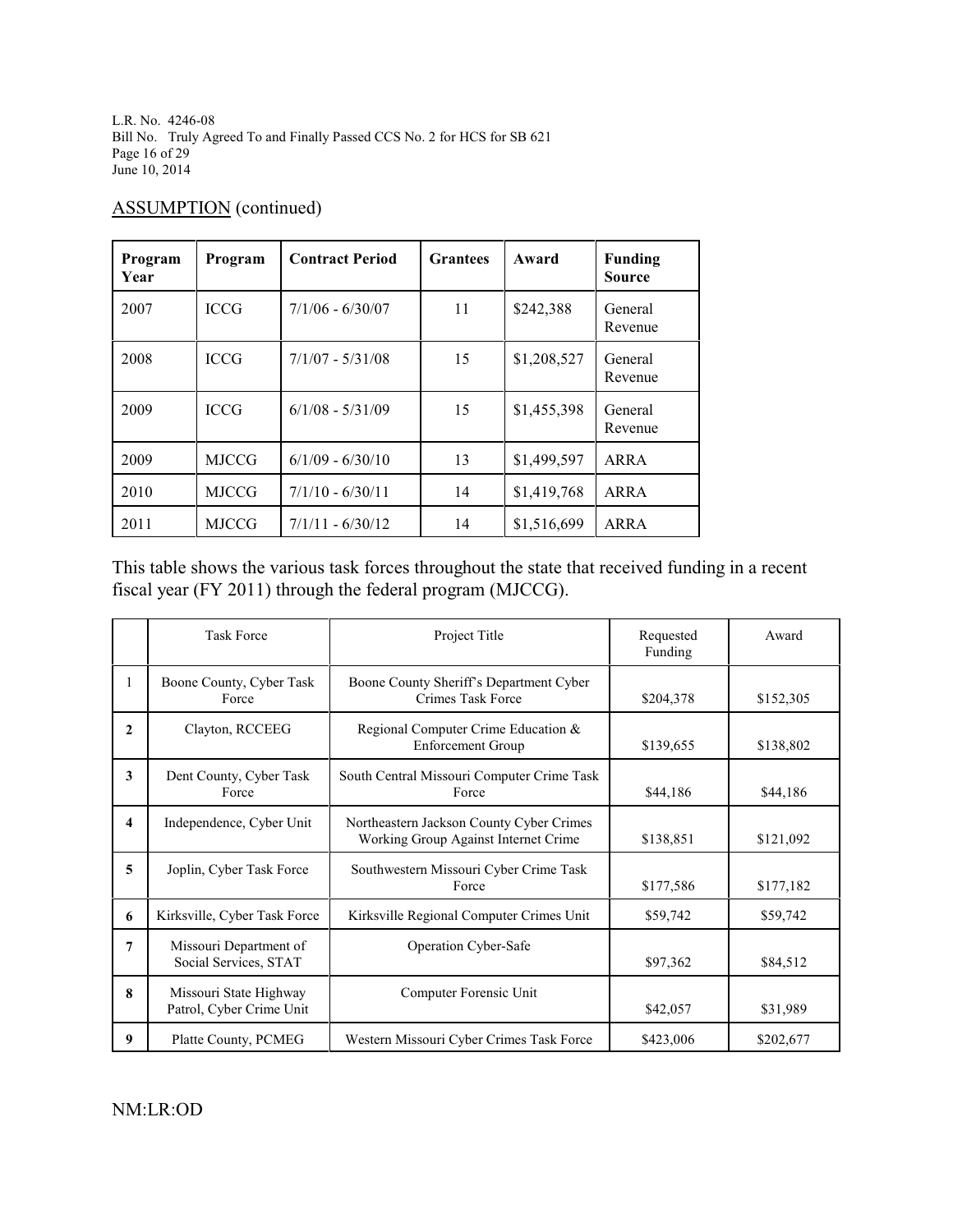L.R. No. 4246-08 Bill No. Truly Agreed To and Finally Passed CCS No. 2 for HCS for SB 621 Page 17 of 29 June 10, 2014

| 10 | Poplar Bluff, SEMO Cyber<br>Unit                   | SEMO Cyber Crimes Task Force                             | \$129,215   | \$105,206   |
|----|----------------------------------------------------|----------------------------------------------------------|-------------|-------------|
| 11 | Springfield, Cyber Crime<br><b>Task Force</b>      | 2012 Internet Cyber Crime Initiative                     | \$237,582   | \$73,748    |
| 12 | St Charles County, Cyber<br><b>Task Force</b>      | St. Charles County Internet Crimes Against<br>Children   | \$191,584   | \$190,864   |
| 13 | St. Louis County, Cyber<br><b>Task Force</b>       | 2011 MJCCG - Special Investigations<br>Personnel Upgrade | \$181,622   | \$63,746    |
| 14 | Stone County, Tri-Lakes<br><b>Cyber Task Force</b> | Tri-Lakes Regional Internet Crimes Task<br>Force         | \$93,490    | \$70,646    |
|    | <b>Total Funding</b>                               |                                                          | \$2,160,318 | \$1,516,698 |

**Oversight** assumes the federal stimulus funding for this program is exhausted. Therefore, Oversight will assume an annual cost to the General Revenue Fund to continue this program in FY 2015 and beyond. The Department of Public Safety is allowed to retain up to three percent of the funding for administrative expenses.

This proposal removes the sunset provision and extends the expiration date to 2024. It also removes the \$3 million appropriation from the section. Therefore, Oversight will assume an annual appropriation of roughly \$1.4 million (average of Fiscal Years 2008 - 2011) will be used to fund this program.

Two state agencies (Missouri Highway Patrol and the Department of Social Services) have previously received funding through this program. Therefore, Oversight will show potentially not all of the appropriation being distributed to local political subdivisions (some of the money could be granted to state agencies that work in this field and Department of Public Safety - Director's Office could retain a percentage for administrative expenses).

Officials from the Buchanan County Sheriff's Department and the St. Louis County Department of Justice did not respond to **Oversight's** request for fiscal impact.

# Bill as a whole

Officials at **Platte County**, the **Springfield Police Department** and the **St. Louis County Board of Election Commission** each assume no fiscal impact to their respective organizations from this proposal.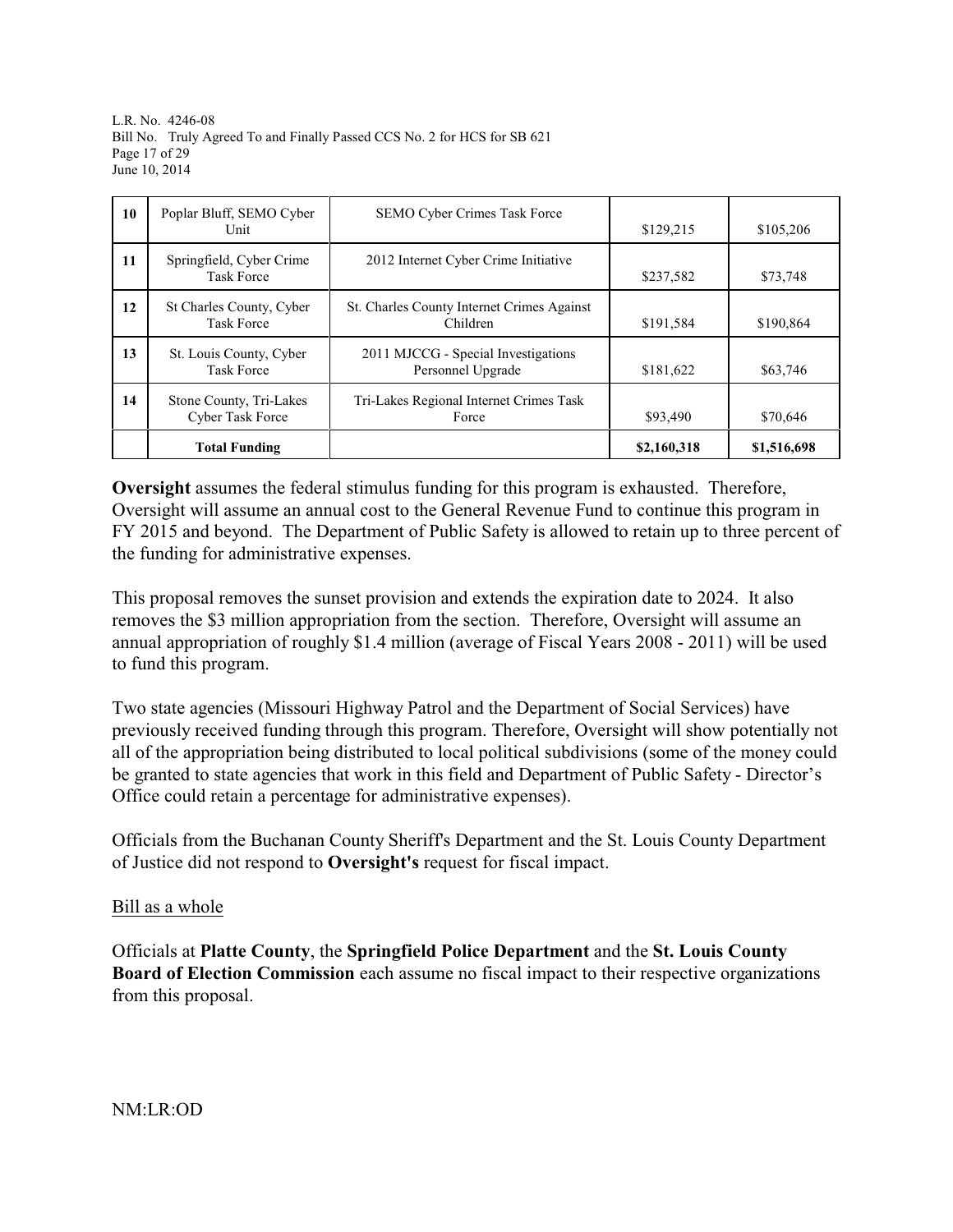L.R. No. 4246-08 Bill No. Truly Agreed To and Finally Passed CCS No. 2 for HCS for SB 621 Page 18 of 29 June 10, 2014

| <b>ESTIMATED NET EFFECT ON</b><br><b>GENERAL REVENUE</b>                                                                                                           | (More than<br>\$2,005,963) | (More than<br>\$1,913,390) | (More than<br><u>\$1,913,390)</u> |
|--------------------------------------------------------------------------------------------------------------------------------------------------------------------|----------------------------|----------------------------|-----------------------------------|
| Costs - 38th Judicial Circuit - from<br>proposal to replace positions (§§478.437,<br>478.740)                                                                      | $(\$25,415)$               | $(\$50,829)$               | $(\$50,829)$                      |
| Costs - 31st and 11th Judicial Circuits -<br>additional judges (§§478.513, 478.600)                                                                                | $(\$598,535)$              | $(\$598,535)$              | $(\$598,535)$                     |
| Savings - 21st Judicial Circuit - from<br>proposal to replace positions (§§478.437,<br>478.740)                                                                    | \$117,987                  | \$235,974                  | \$235,974                         |
| Transfer-In - from Abandoned Fund Acct<br>- Abandoned U.S. Savings Bonds (95%)<br>$(\S$ \$447.534, 447.560, 447.584)                                               | Unknown                    | Unknown                    | Unknown                           |
| <b>Costs - Department of Mental Health</b><br>potential treatment of additional SVP<br>cases because of additional referrals<br>$(\S\S 632.480, 632.483, 632.484)$ | (Unknown)                  | (Unknown)                  | (Unknown)                         |
| Transfer Out - to the Cyber Crime<br>Investigation Fund - to continue the<br><b>Internet Cyber Crime Grant Program</b><br>$(\$650.120)$                            | (\$1,400,000)              | (\$1,400,000)              | (\$1,400,000)                     |
| Transfer Out - to Joint Contingency Fund<br>$(\S21.880)$ - for expenses associated with<br>Joint Committee on Judiciary and Justice                                | (Could exceed<br>\$100,000 | (Could exceed<br>\$100,000 | (Could exceed<br>\$100,000        |
| <b>GENERAL REVENUE FUND</b>                                                                                                                                        |                            |                            |                                   |
| FISCAL IMPACT - State Government                                                                                                                                   | FY 2015                    | FY 2016                    | FY 2017                           |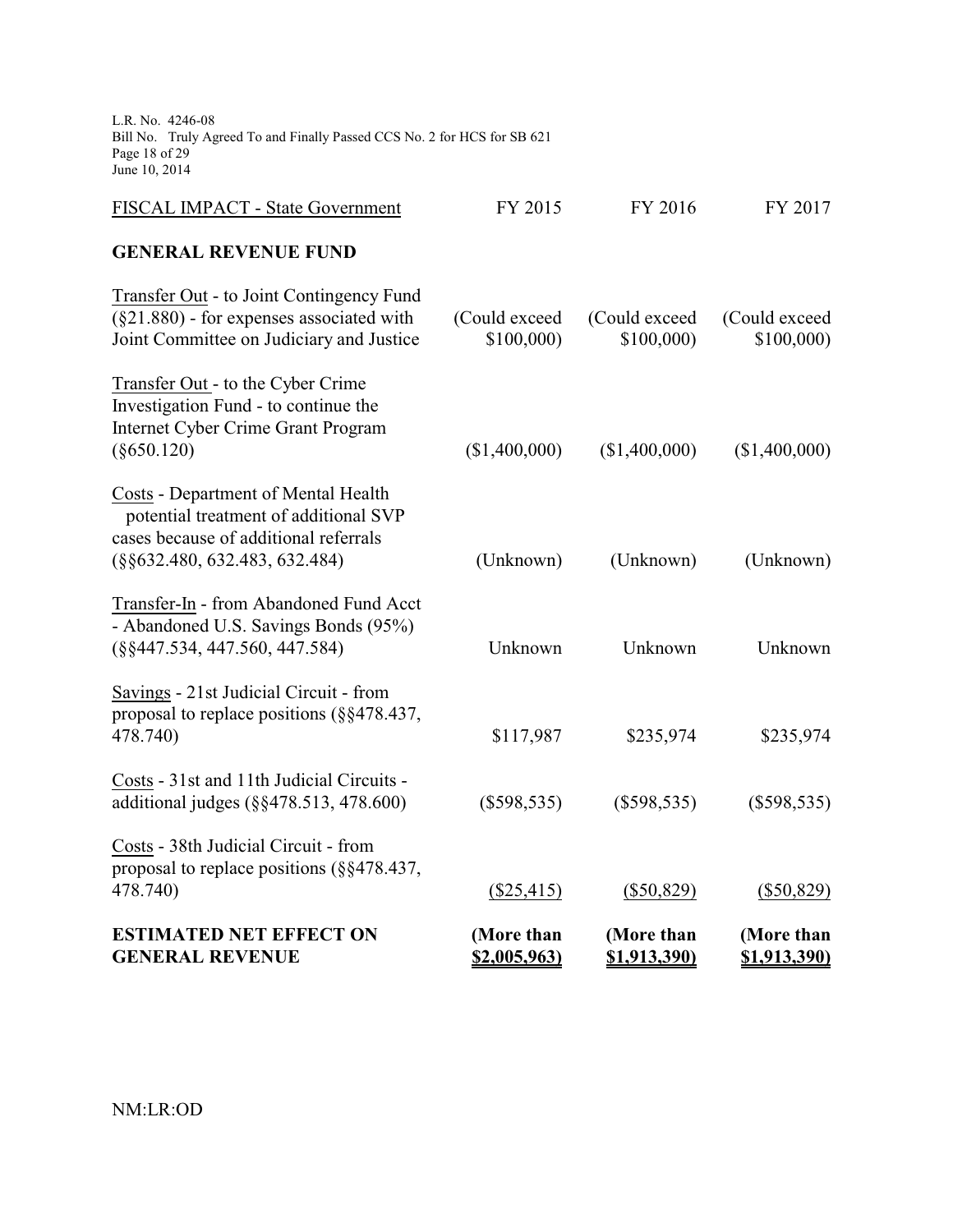| <b>ESTIMATED NET EFFECT ON THE</b><br><b>JOINT CONTINGENCY FUND</b>                                                                       | \$0                        | \$0                        | \$0                         |
|-------------------------------------------------------------------------------------------------------------------------------------------|----------------------------|----------------------------|-----------------------------|
| Costs - Expenses of Joint Committee on<br>Judiciary and Justice (§21.880)                                                                 | (Could exceed<br>\$100,000 | (Could exceed<br>\$100,000 | (Could exceed<br>\$100,000) |
| Transfer-in from General Revenue Fund<br>Transfer-in to cover expenses of the<br>Joint Committee on Judiciary and Justice<br>$(\$21.880)$ | Could exceed<br>\$100,000  | Could exceed<br>\$100,000  | Could exceed<br>\$100,000   |
| <b>JOINT CONTINGENCY FUND</b>                                                                                                             |                            |                            |                             |
| <b>ESTIMATED NET EFFECT TO THE</b><br><b>STATE SCHOOLS MONEY FUND</b>                                                                     | <b>Unknown</b>             | <b>Unknown</b>             | <b>Unknown</b>              |
| Transfer-In - from Abandoned Fund Acct<br>- Abandoned U.S. Savings Bonds (5%)<br>$(\S$ §447.534, 447.560, 447.584)                        | Unknown                    | Unknown                    | Unknown                     |
| <b>STATE SCHOOLS MONEY FUND</b>                                                                                                           |                            |                            |                             |
| <b>NET EFFECT ON STATE LEGAL</b><br><b>EXPENSE FUND</b>                                                                                   | (Unknown)                  | (Unknown)                  | (Unknown)                   |
| Costs - Office of Administration - shifting<br>cost of cases on acquittals and felonies<br>$(\$§550.040, 550.060)$                        | (Unknown)                  | (Unknown)                  | (Unknown)                   |
| <b>STATE LEGAL EXPENSE FUND</b>                                                                                                           |                            |                            |                             |
| FISCAL IMPACT - State Government<br>(continued)                                                                                           | FY 2015                    | FY 2016                    | FY 2017                     |
| L.R. No. 4246-08<br>Bill No. Truly Agreed To and Finally Passed CCS No. 2 for HCS for SB 621<br>Page 19 of 29<br>June 10, 2014            |                            |                            |                             |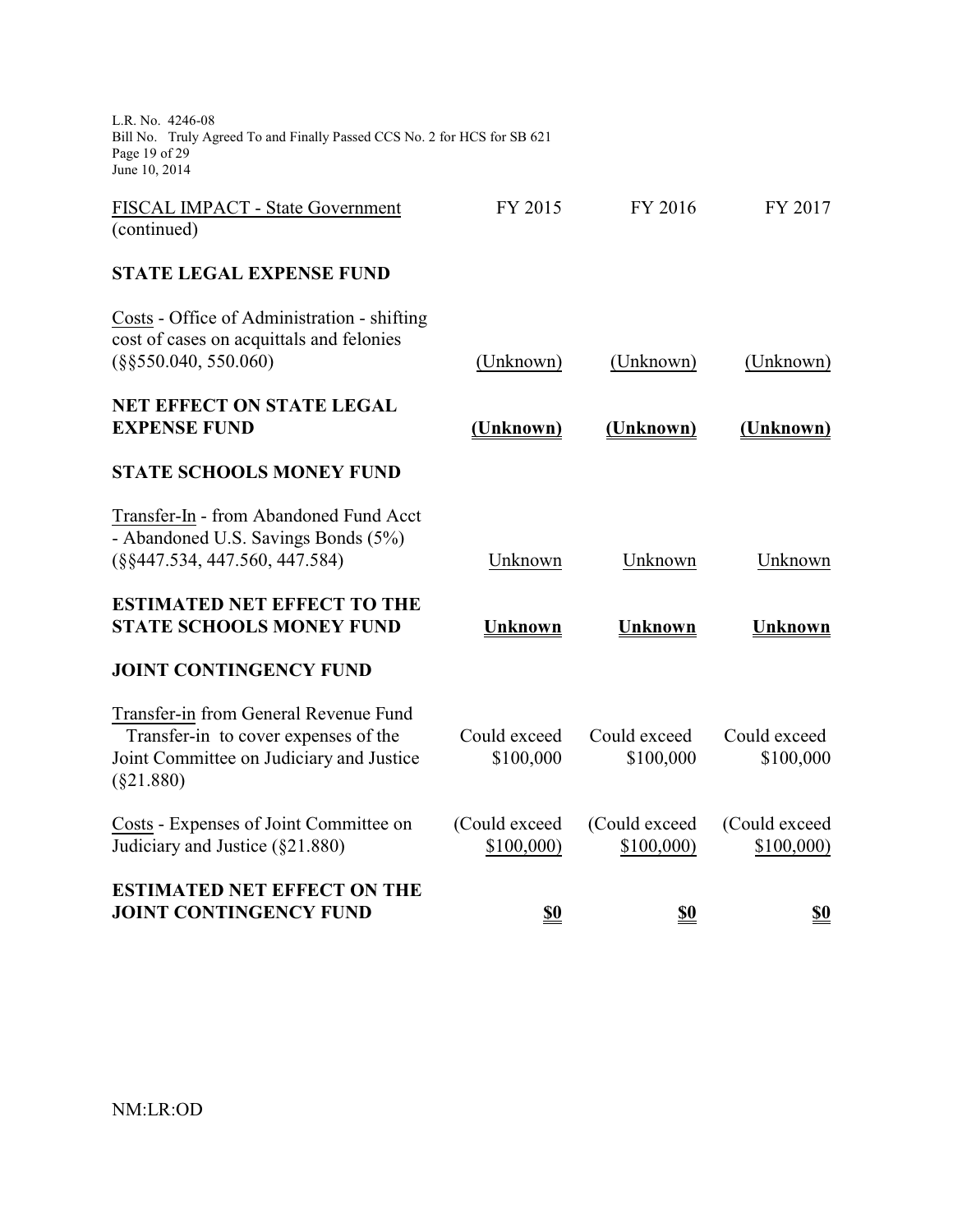| L.R. No. 4246-08<br>Bill No. Truly Agreed To and Finally Passed CCS No. 2 for HCS for SB 621<br>Page 20 of 29<br>June 10, 2014 |                          |                                                    |                          |
|--------------------------------------------------------------------------------------------------------------------------------|--------------------------|----------------------------------------------------|--------------------------|
| FISCAL IMPACT - State Government<br>(continued)                                                                                | FY 2015                  | FY 2016                                            | FY 2017                  |
| <b>CYBER CRIME INVESTIGATION</b>                                                                                               |                          |                                                    |                          |
| Transfer In - from the General Revenue<br>Fund (§650.120)                                                                      | \$1,400,000              | \$1,400,000                                        | \$1,400,000              |
| Costs - Department of Public Safety is<br>allowed to retain up to 3% of funding for<br>administrative expenses $(\S 650.120)$  |                          | (Up to \$42,000) (Up to \$42,000) (Up to \$42,000) |                          |
| Costs - grants to multi jurisdictional<br>internet cyber crime law enforcement task<br>forces (\$650.120)                      | (At least<br>\$1,358,000 | (At least<br>\$1,358,000                           | (At least<br>\$1,358,000 |
| <b>ESTIMATED NET EFFECT TO THE</b><br><b>CYBER CRIME INVESTIGATION</b>                                                         | <u>\$0</u>               | <u>\$0</u>                                         | <u>\$0</u>               |
| <b>ABANDONED FUND ACCOUNT*</b>                                                                                                 |                          |                                                    |                          |
| Revenue - STO - Abandoned U.S.<br>Savings Bonds (§§447.534, 447.560,<br>447.584)                                               | Unknown                  | Unknown                                            | Unknown                  |
| Transfer-Out - STO - Abandoned U.S.<br>Savings Bonds to General Revenue &<br>State Schools Money Fund (§447.534)               | (Unknown)                | (Unknown)                                          | (Unknown)                |
| <b>ESTIMATED NET EFFECT TO THE</b><br><b>ABANDONED FUND ACCOUNT</b>                                                            | <u>\$0</u>               | <u>\$0</u>                                         | <u>\$0</u>               |

\*Abandoned U.S. Savings Bond Revenue will net to \$0.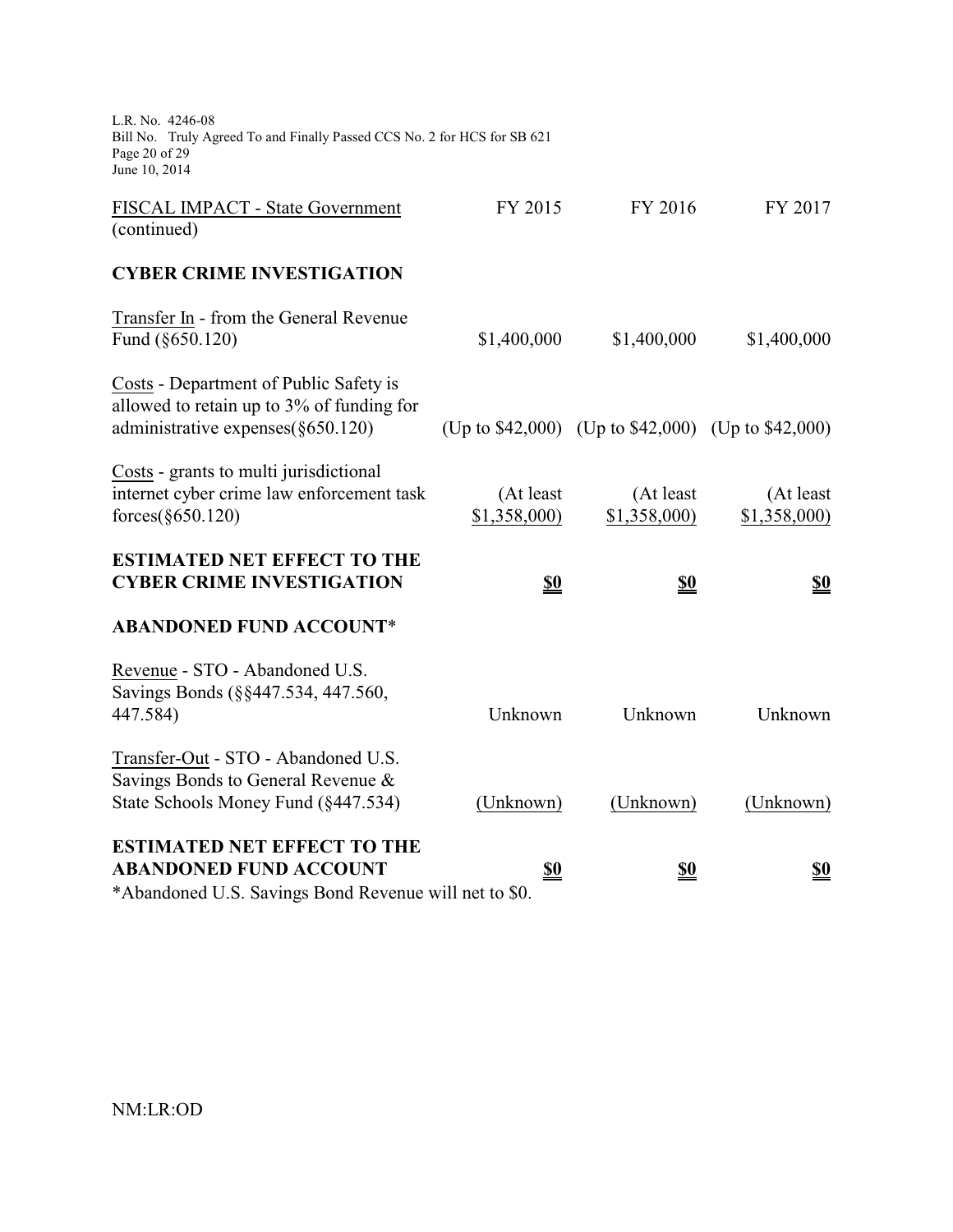L.R. No. 4246-08 Bill No. Truly Agreed To and Finally Passed CCS No. 2 for HCS for SB 621 Page 21 of 29 June 10, 2014

| <b>ESTIMATED NET EFFECT ON</b><br><b>LOCAL POLITICAL SUBDIVISIONS</b>                                                                                                                | <b>Less than</b><br>\$3,467,350 | Less than<br>\$3,862,940 | Less than<br>\$3,862,940 |
|--------------------------------------------------------------------------------------------------------------------------------------------------------------------------------------|---------------------------------|--------------------------|--------------------------|
| Revenue - Circuit Courts - Surcharge<br>assessed and collected in cases where<br>garnishment is granted $(\S$ §408.040,<br>488.305, 525.040, 525.070, 525.080,<br>525.230 & 525.310) | $Up$ to<br>\$1,977,950          | $Up$ to<br>\$2,373,540   | $Up$ to<br>\$2,373,540   |
| Revenue - Local Political Subdivisions -<br>from court surcharges $(\S 488.2206)$                                                                                                    | Could exceed<br>\$89,400        | Could exceed<br>\$89,400 | Could exceed<br>\$89,400 |
| Income - grants from the Missouri<br>Department of Public Safety for the<br>Internet Cyber Crime Grant program<br>$(\$650.120)$                                                      | $Up$ to<br>\$1,400,000          | $Up$ to<br>\$1,400,000   | $Up$ to<br>\$1,400,000   |
| <b>LOCAL POLITICAL SUBDIVISIONS</b>                                                                                                                                                  |                                 |                          |                          |
| FISCAL IMPACT - Local Government                                                                                                                                                     | FY 2015                         | FY 2016                  | FY 2017                  |

#### FISCAL IMPACT - Small Business

No direct fiscal impact to small businesses would be expected as a result of this proposal.

#### FISCAL DESCRIPTION

THE PUBLISHING OF THE MISSOURI STATUTES BY THE REVISOR - Currently, the Revised Statutes of Missouri are required to be published at least every ten years. The act removes this ten year requirement and instead provides that the statutes shall be published only upon the adoption of a concurrent resolution by the General Assembly. Annotations and statutory supplements may printed without the adoption of a concurrent resolution (3.010).

Whenever a state or federal court issues a permanent order enjoining a bill or statute enacted by the General Assembly on procedural grounds, the Missouri Attorney General shall notify the Revisor of Statutes of such order and the Committee on Legislative Research is required to publish a footnote on the committee's official website to each affected section calling attention to the court ruling. The footnote shall remain until a final ruling by the Missouri Supreme Court or a federal court, at which time the footnote shall be removed or updated (3.066).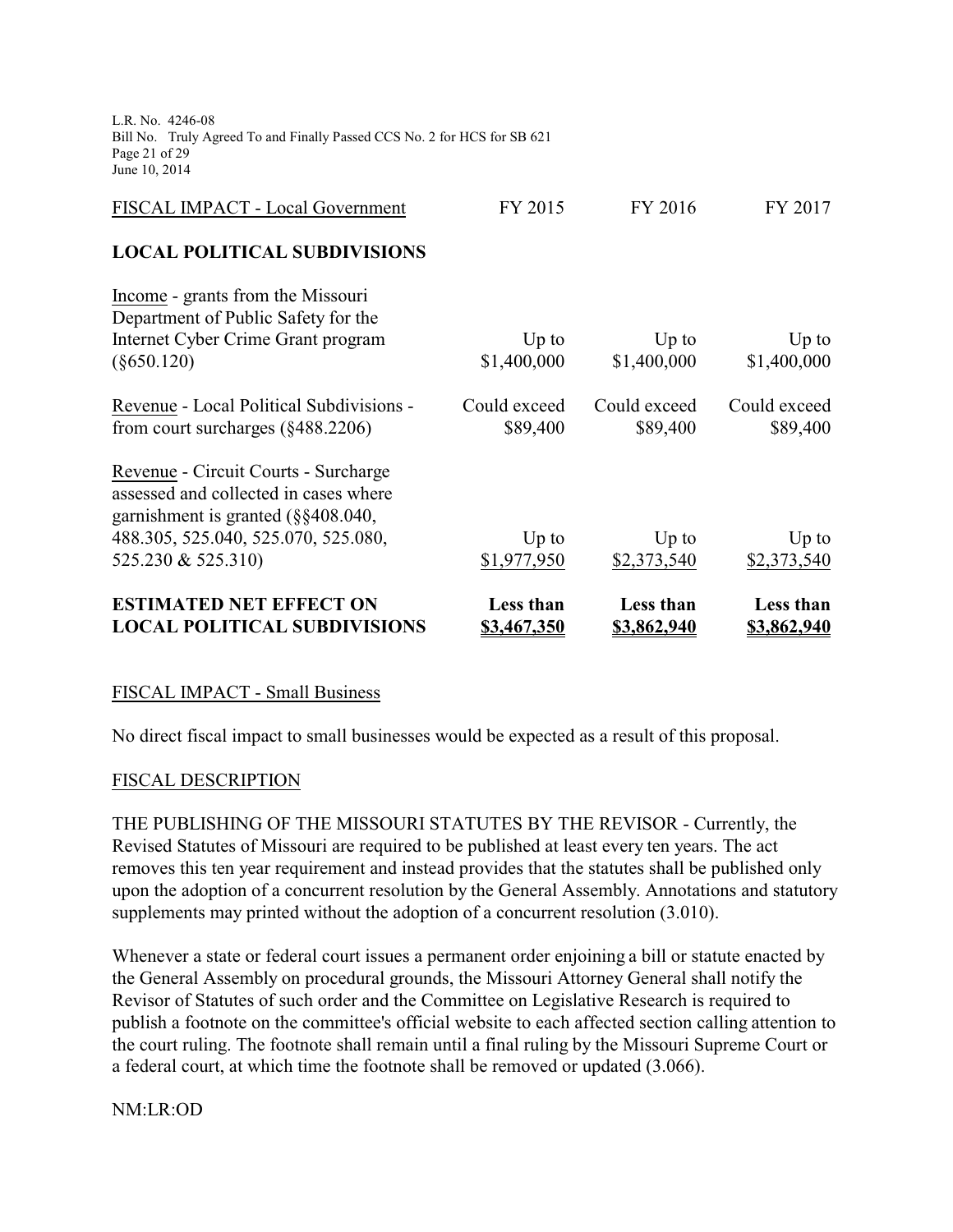L.R. No. 4246-08 Bill No. Truly Agreed To and Finally Passed CCS No. 2 for HCS for SB 621 Page 22 of 29 June 10, 2014

#### FISCAL DESCRIPTION (continued)

The Revisor of Statutes is required to publish the revised statutes on the official website of the Committee on Legislative Research. However, the online version of the revised statutes is not considered an official version of the revised statutes unless the Revisor so certifies. The Revisor must periodically update such website as new laws are enacted, including an update on the effective date of any section that becomes law (3.090). These provisions are identical to HCS/HB 1350 (2014) and to provisions in the truly agreed and finally passed version of SB 643 (2014).

JOINT COMMITTEE ON THE JUSTICE SYSTEM - The act creates a permanent joint committee of the General Assembly to be known as the Joint Committee on the Justice System. The Committee shall consist of members of the General Assembly and three ex officio members. The Committee is charged with reviewing of all aspects of the state's justice system and making any recommendations for legislative changes to the General Assembly. A permanent subcommittee of the Committee shall be established to periodically review the criminal code. An advisory committee is established to aid the subcommittee, consisting of representatives of the Missouri Supreme Court, the Attorney General, and other individuals known to be interested in the improvement of the state's criminal laws (21.880). This provision is identical to provisions contained in the truly agreed to and finally passed versions of HB 1231 (2014) and SB 575 (2014).

APPOINTMENT OF A SPECIAL PROSECUTOR - The act provides that a special prosecutor appointed because the prosecutor and assistant prosecutor have a conflict of interest may not represent a party other than the state in a criminal case or proceeding in that circuit for the duration of the appointment. It also specifies that a special prosecutor is to be considered an appointed prosecutor for purposes of a statute making it a misdemeanor for a prosecutor to engage in such employment (56.110). This provision is similar to SB 793 (2014) and provisions contained in HCS/HB 1448 (2014).

LAW ENFORCEMENT IMMUNITY - The act states that law enforcement officers shall have immunity from criminal and civil liability while conducting service of process at the direction of the court to the extent that the officers' actions do not violate clearly established rights of which a reasonable person would have known (57.095). This provision is identical to the truly agreed to and finally passed versions of SB 672 (2014), HB 1231 (2014), and SB 615 (2014).

JEFFERSON COUNTY MUNICIPAL COURT The act modifies the county description of Jefferson County in provisions of law which allow Jefferson and Franklin Counties to prosecute violations of county orders in a county municipal court (67.320). This provision is identical to provisions contained in HB 1921 (2014), HCS/SCS/SB 824 (2014), HCS/SCS/SB 854 (2014),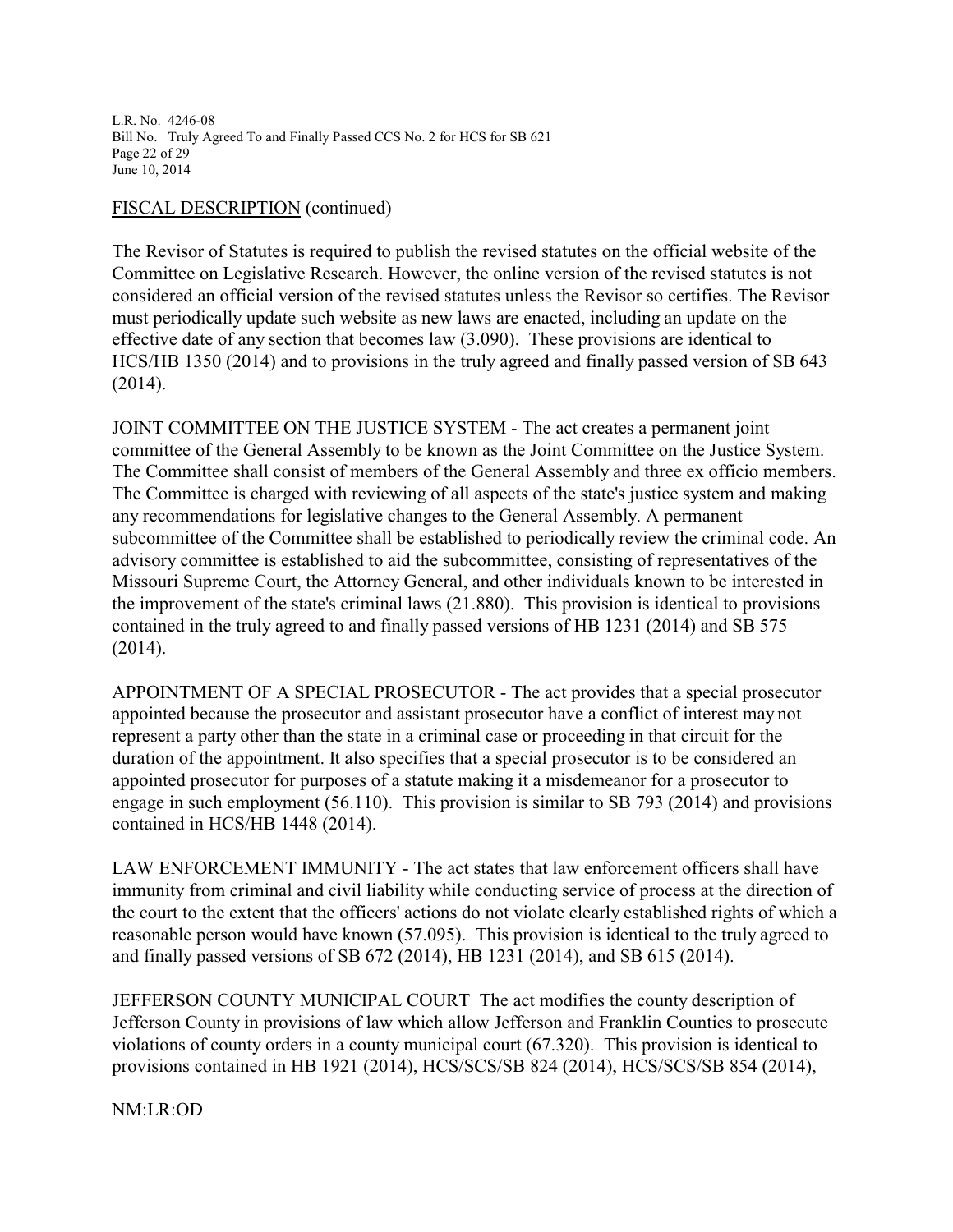L.R. No. 4246-08 Bill No. Truly Agreed To and Finally Passed CCS No. 2 for HCS for SB 621 Page 23 of 29 June 10, 2014

## FISCAL DESCRIPTION (continued)

HCS/SB 614 (2014), and the truly agreed to and finally passed version of SB 672 (2014).

INTEREST ON JUDGMENTS The act provides a definition for the term "judgment balance" and states that post-judgment payments shall be applied first to post-judgment costs, then to interest, and then to judgment balance (408.040). This provision is effective on January 1, 2015. This provision is identical to provisions contained in HCS/HB 1612 (2014) and the truly agreed to and finally passed versions of HB 1231 (2014) and SB 672 (2014).

SAVINGS BONDS/UNCLAIMED PROPERTY - The act modifies the law relating to unclaimed property. United States savings bonds, which are unclaimed property, shall be deemed abandoned when they have remained unclaimed for more than 3 years after their date of maturity and shall escheat to the state 3 years after becoming unclaimed property. At least 180 days after the bonds escheat to the state, the treasurer shall bring a civil action to confirm that the bonds shall escheat to the state. The treasurer shall retain records of the names associated with such bonds that shall be made available for public inspection (447.534, 447.560, 447.584). There is an emergency clause for these provisions. These provisions are identical to provisions contained in the truly agreed to and finally passed versions of HB 1075 (2014) and HB 1693 (2014).

OSCA HANDBOOK - Currently, each court must mail a handbook created by the Office of State Courts Administrator to individuals involved in a dissolution of marriage proceeding involving minor children. This act specifies that the court must "provide" the handbook to each party to the dissolution rather than "mail" (452.556). This provision is identical to provisions in the truly agreed to and finally passed versions of HB 1231 (2014) and SB 615 (2014).

NO-CONTEST CLAUSE IN WILLS AND TRUSTS - Currently, "no-contest" or "in terrorem" clauses are enforceable. These types of provisions in a trust or will generally provide that a beneficiary forfeits interest in the trust or will property if the beneficiary contests the trust or will. This act provides that when an irrevocable trust contains a no-contest clause, as defined in the act, then an interested person may still file a petition with a court for a ruling on whether a particular claim for relief would trigger forfeiture. The petition for such a ruling may be filed either as a separate judicial proceeding or along with other claims for relief. The act specifies that when ruling on the petition, the court shall consider the text of the clause, and the context of the terms of the trust and factual allegations in the petition. The court shall not accept evidence beyond what is provided in the pleadings and the trust instrument.

The act states that the judgment on the application of a no-contest clause is appealable. Following the ruling, if claims are subsequently filed in which differing facts are asserted from those which the no-contest clause judgment was based upon, then the party in whose favor the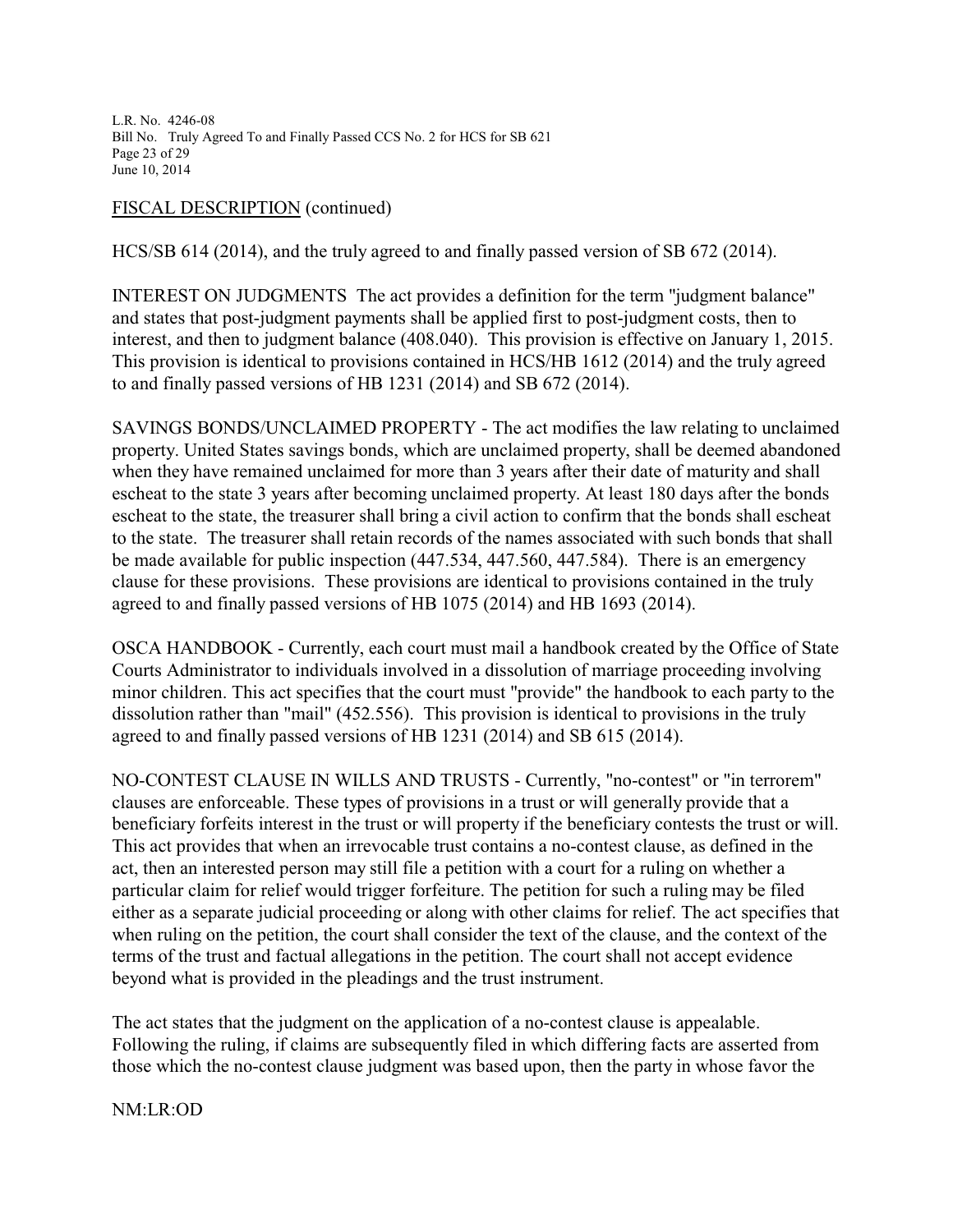L.R. No. 4246-08 Bill No. Truly Agreed To and Finally Passed CCS No. 2 for HCS for SB 621 Page 24 of 29 June 10, 2014

#### FISCAL DESCRIPTION (continued)

judgment was rendered shall have no protection from enforcement of the no-contest clause provided under this act.

The act also provides the types of circumstances in which a no-contest clause is not enforceable such as objections to venue or a claim for relief concerning an accounting error. In these situations the court may award attorneys' fees and costs (456.4-420). Similar to a trust, the act states that if a will contains a no-contest clause an interested person may file a petition with the court for determination on whether a court action would trigger the application of the no-contest clause or trigger forfeiture (474.395). This provision is identical to HCS/SB 499 (2014), HB 1429 (2014), and to provisions contained in the truly agreed to and finally passed versions of HB 1231 (2014) and SB 500 (2014).

JUDICIAL RESOURCES AND JUDICIAL CONFERENCE - Current law states that it is the purpose of certain listed sections of law to provide the General Assembly and the Supreme Court with the mechanisms to obtain a comprehensive analysis of judicial resources and an efficient method for identifying problems and allocating personnel and resources within the judicial system. This act adds and repeals specific sections of law from this list of sections (476.001). The act removes commissioners of the Supreme Court as members of the Judicial Conference. Under the act, the Conference shall meet every odd numbered year (476.320, 476.330, 476.340).

JUDGES ASSIGNED TO PRELIMINARY HEARING AND TRIAL The act states that a presiding judge of a circuit may assign a judge to hear both the preliminary hearing and the trial of a felony case if the defendant agrees on the record (478.240.2(2)). This provision is similar to HCS/HB 1448 (2014) and SB 793 (2014).

ADDITIONAL JUDGESHIPS - This act repeals provisions of law which state that when a judicial weighted workload indicates for three consecutive years that a judicial circuit with a population of one-hundred thousand or more is in need of four or more full-time judicial positions, then there shall be one additional associate circuit judge position in such circuit(section 478.320).

Currently, the twenty-first judicial circuit has nineteen circuit judges. This act provides that the twenty-first circuit shall have twenty circuit judges which shall sit in twenty divisions. The twenty-first circuit shall also have an additional associate circuit judge which shall be in addition to the associate circuit judges provided for under the current statutory formula (478.437).

Currently, the sixteenth judicial circuit has nine associate circuit judges with five of the judges located in Kansas City and four of the judges located in independence. The act states that the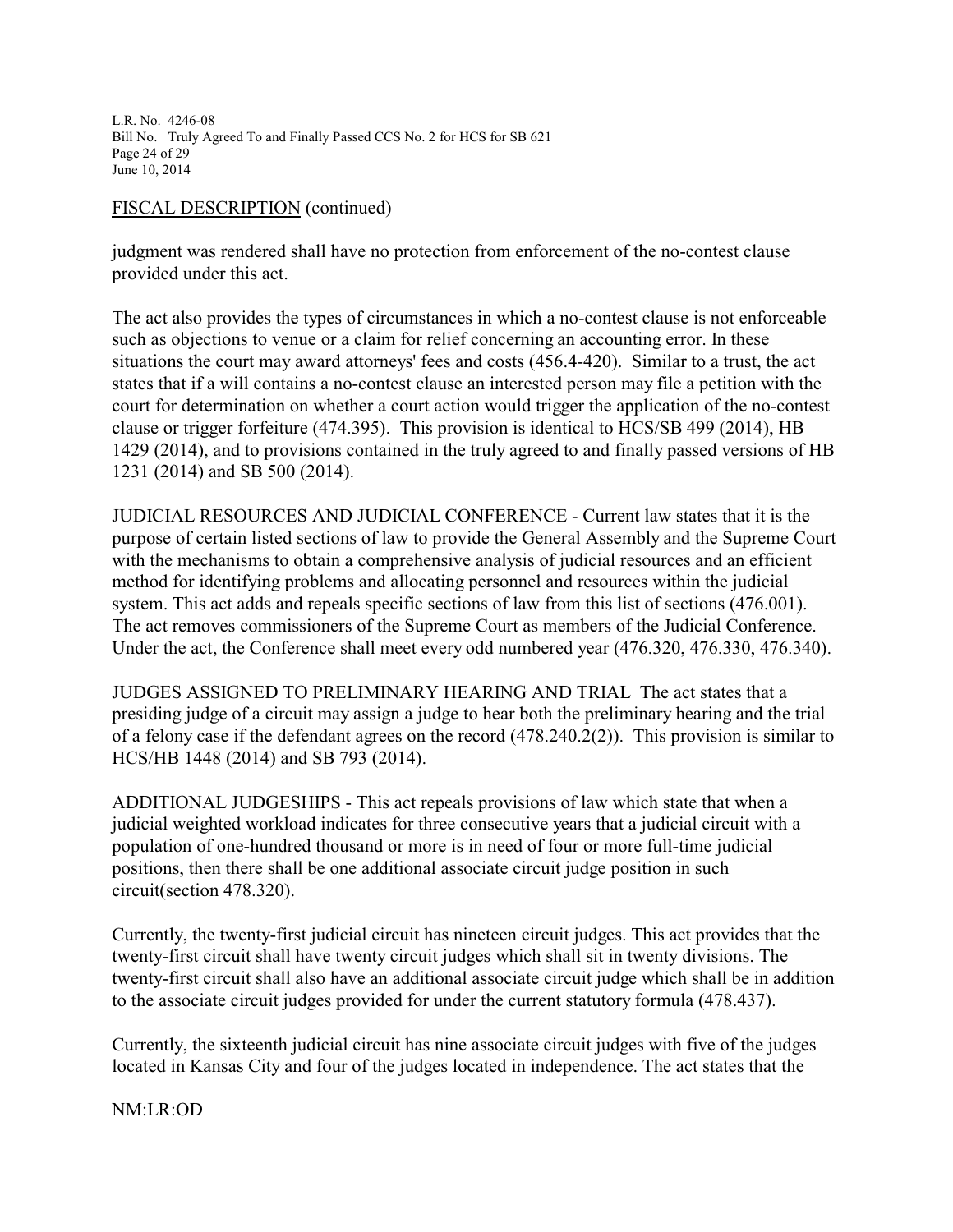L.R. No. 4246-08 Bill No. Truly Agreed To and Finally Passed CCS No. 2 for HCS for SB 621 Page 25 of 29 June 10, 2014

#### FISCAL DESCRIPTION (continued)

sixteenth judicial circuit shall have ten associate circuit judges, which shall sit in divisions numbered 25 through 34. The 34th division shall sit in a location determined by the court en banc. This tenth associate circuit judge position shall not be included in the statutory formula for authorizing additional associate circuit judgeships under current law (478.464).

The act provides the thirty-first judicial circuit with an additional associate circuit judge, and specifies that the additional associate circuit judges awarded in fiscal years 2014 and 2015 shall not be included in the statutory formula for authorizing additional associate circuit judgeships under current law (478.513). The act states that in the eleventh judicial circuit there shall be an additional associate circuit judge position. This position shall be elected in 2016, and shall not be included in the statutory formula for authorizing additional associate circuit judgeships under current law (478.600).

The thirty-eighth circuit shall have two circuit judges. The circuit judge in division two shall be elected in 2016, and such position shall not be considered vacant until January 1, 2017. The judge in division one shall be elected in 2018 (478.740). There is an emergency clause for these provisions. These provisions are identical to provisions in the truly agreed to and finally passed versions of HB 1231 (2014) and SB 615 (2014).

THIRTEENTH CIRCUIT DRUG COURT COMMISSIONER - The act reinstitutes the thirteenth circuit's authority to appoint a drug court commissioner (478.610). This provision is identical to provisions contained in HCS/HB 1448 (2014) and the truly agreed to and finally passed version of HB 1231 (2014).

THIRTY-FIRST JUDICIAL CIRCUIT SURCHARGE - This act provides that a surcharge of up to ten dollars may be collected in all criminal proceedings filed in the Thirty-First Judicial Circuit if the surcharge was authorized by a county or municipal order, ordinance, or resolution. The moneys collected from the surcharge must be use for the costs associated with the land assemblage, construction, maintenance and operation of any county or municipal judicial facility (488.2206). This provision is identical to provisions contained in the truly agreed to and finally passed versions of HB 1231 (2014), HB 1238 (2014), and SB 615 (2014), and similar to SB 915 (2014) and SCS/HB 1553 (2014).

GARNISHMENTS - Under the act, clerks of circuit courts are authorized to collect a surcharge of up to ten dollars when processing garnishments and money from the surcharge is to be used to maintain and improve case processing and record preservation (488.305). The act adds language which provides that notice of garnishment shall have the effect of attaching all personal property at the time of service or in the case of a continuous wage garnishment, until the judgment is paid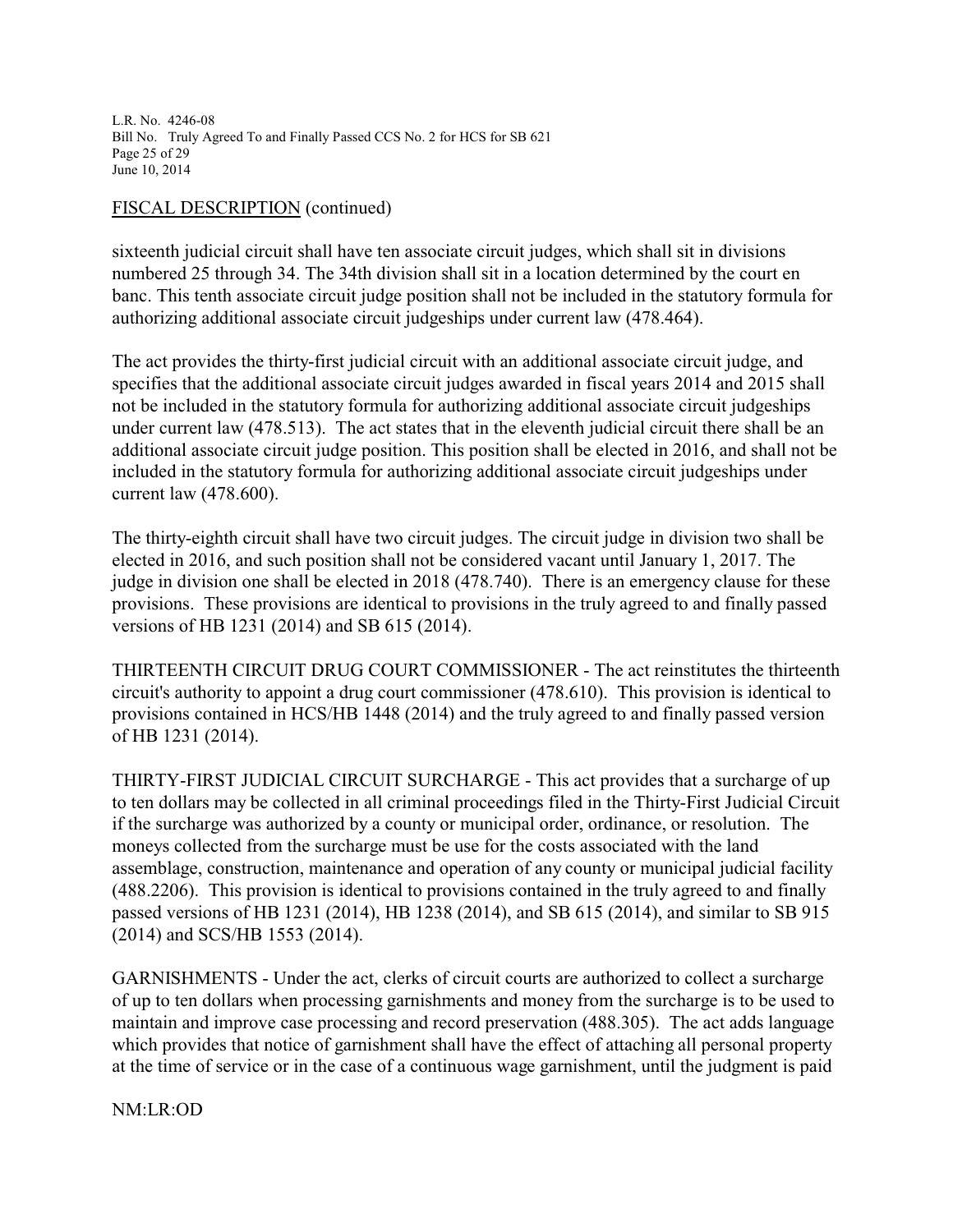L.R. No. 4246-08 Bill No. Truly Agreed To and Finally Passed CCS No. 2 for HCS for SB 621 Page 26 of 29 June 10, 2014

#### FISCAL DESCRIPTION (continued)

in full, or until the employment relationship is terminated. Garnishments which would otherwise have equal priority shall have priority according to the date of service, and when wages have been attached by more than one writ of garnishment then the employer must inform the inferior garnisher of the other garnishments (525.040).

When applicable, a garnishee may discharge himself by paying the money or giving the property owed to the defendant to the attorney for the party on whose behalf the order of garnishment was issued, when applicable. Additionally, the court may order the delivery of the defendant's property possessed by the garnishee to the attorney for the party on whose behalf the order of garnishment was issued (525.070, 525.080).

The act allows the garnishee to deduct up to twenty dollars, or a fee previously agreed upon between the garnishee and judgment debtor when the garnishee is a financial institution, for expenses in answering interrogatories and withholding the funds. The garnishee may also file a motion with the court to obtain additional costs incurred in answering the interrogatories (525.230).

The act modifies provisions relating to the issuance of a writ of sequestration. Under current law, the wages of state government employees are not subject to direct garnishment, and instead must be collected under a process called sequestration. This act provides that the government employer shall have the same duties as a private employer when served with a garnishment order. The act repeals language requiring a writ of sequestration when the judgment debtor is a government employee, and provides that all garnishments against such employees shall proceed in the same manner as any other garnishment proceedings (525.310). These provisions regarding garnishments are effective on January 1, 2015. These provisions are similar to provisions contained in HCS/HB 1612 (2014), HB 204 (2013), and SS/SCS/HCS/HB 374 & 434 (2013), and identical to provisions contained in the truly agreed to and finally passed versions of SB 672 (2014) and SB 621 (2014).

SEXUALLY VIOLENT PREDATORS - The act provides that a conviction in this state or any other jurisdiction for a sexually violent offense can be considered when determining if a person is a sexually violent predator for the purposes of confinement and treatment (632.480, 632.483, 632.484). These provisions are identical to HB 1741 (2014) and provisions contained in HCS/HB 1231 (2014).

CYBER CRIME INVESTIGATION FUND - Currently, the Cyber Crime Investigation Fund and its disbursement program expired on June 5, 2012. This act reauthorizes the existence of the fund and the program and sets the expiration date at December 31, 2024. The act repeals the provision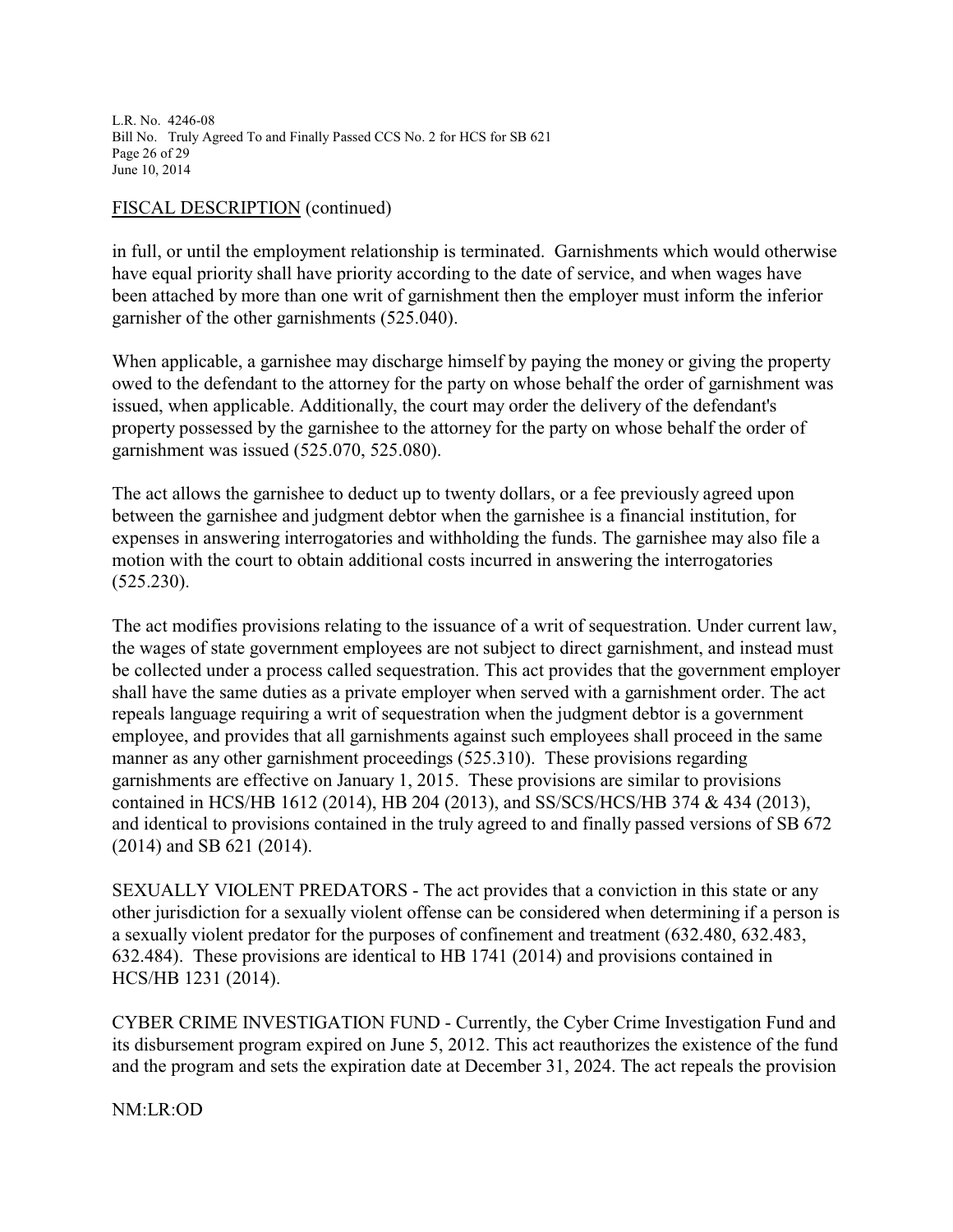L.R. No. 4246-08 Bill No. Truly Agreed To and Finally Passed CCS No. 2 for HCS for SB 621 Page 27 of 29 June 10, 2014

#### FISCAL DESCRIPTION (continued)

of law requiring three million dollars to be appropriate to the fund each year (650.120). This provision is similar to provisions contained in HCS/HB 1448 (2014) and HB 1906 (2014), and identical to provisions contained in the truly agreed to and finally passed versions of SB 575 (2014) and HB 1231 (2014).

COSTS IN CRIMINAL CASES - The act repeals provisions of law requiring the state to pay the costs of a capital case when imprisonment is the sole punishment and the defendant is acquitted, and that in all other trials on indictments the costs shall be paid by the county if the defendant is acquitted (550.040). The act also repeals a provision of law which provides that the prosecutor or the person on whose oath the prosecution was commenced to be liable for all the court costs in any case where a person must be committed or recognized to answer for a felony and no indictment is issued against the person (550.060). These provisions are identical to provisions contained in HCS/HB 1448 (2014) and the truly agreed to and finally passed version of SB 615 (2014), and similar to SB 793 (2014). The act contains an emergency clause for certain sections.

This legislation is not federally mandated, would not duplicate any other program and would not require additional capital improvements or rental space.

#### SOURCES OF INFORMATION

Office of the State Courts Administrator Office of the Attorney General Joint Committee on Legislative Research Department of Economic Development Department of Revenue Department of Natural Resources Department of Social Services Office of the Governor Office of Prosecution Services Department of Corrections Department of Public Safety's Missouri Highway Patrol Office of the State Public Defender Office of Administration University of Missouri System City of Columbia Missouri Department of Transportation Department of Conservation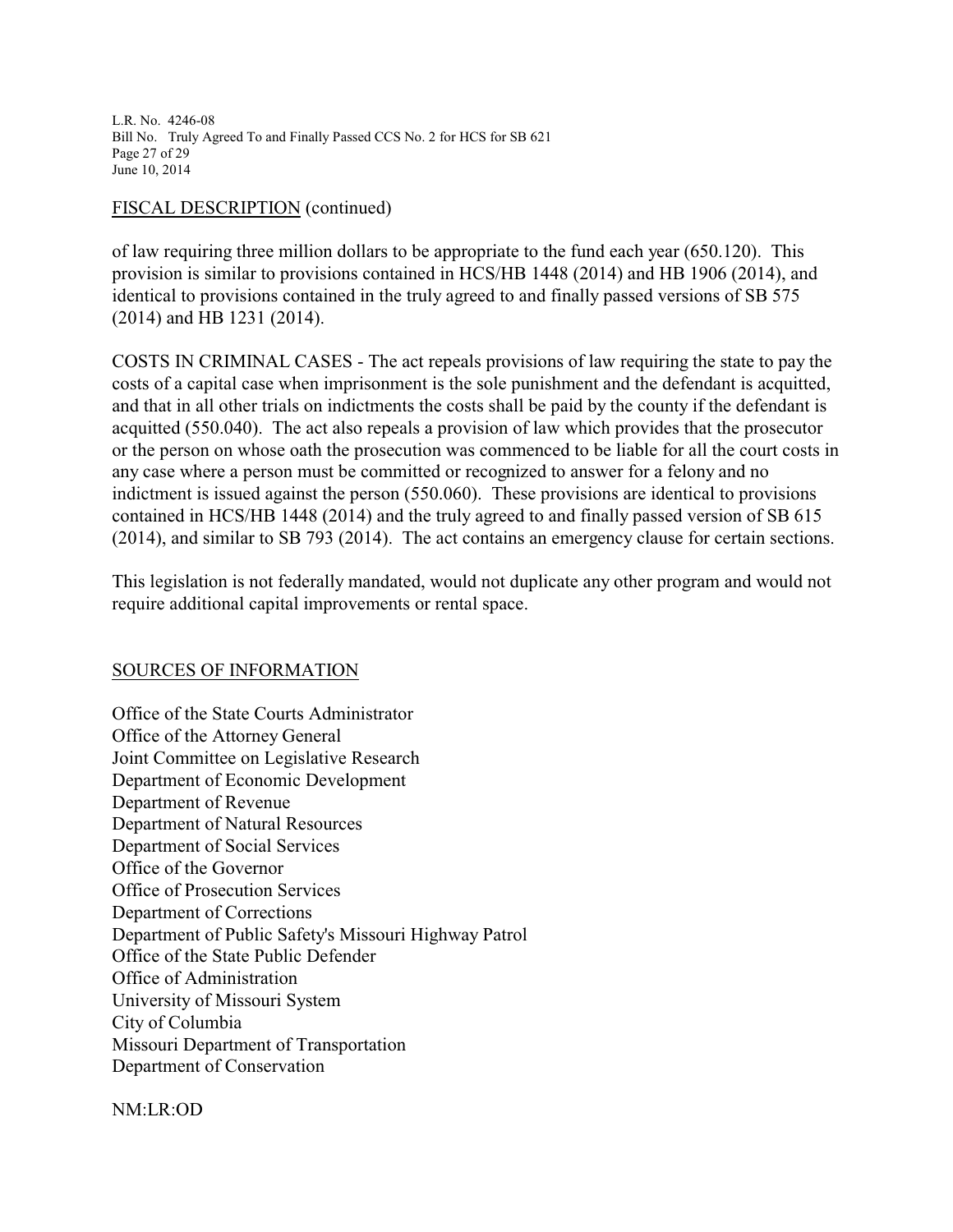L.R. No. 4246-08 Bill No. Truly Agreed To and Finally Passed CCS No. 2 for HCS for SB 621 Page 28 of 29 June 10, 2014

#### SOURCES OF INFORMATION (continued)

Department of Insurance, Financial Institutions and Professional Registration Mississippi County Recorder of Deeds Cape Girardeau Recorder of Deeds City of Jefferson City of Kansas City St. Charles County Recorder of Deeds Department of Mental Health Columbia Police Department Springfield Police Department Boone County Sheriff's Office Missouri Senate Joint Committee on Administrative Rules Office of the State Treasurer St. Louis County Department of Social Services Cole County Sheriff's Office Platte County St. Louis County Board of Election Commission

Not Responding

Missouri Department of Transportation Office of the Secretary of State Missouri House of Representatives

Michy Wilen

Mickey Wilson, CPA Director June 12, 2014

Ross Strope